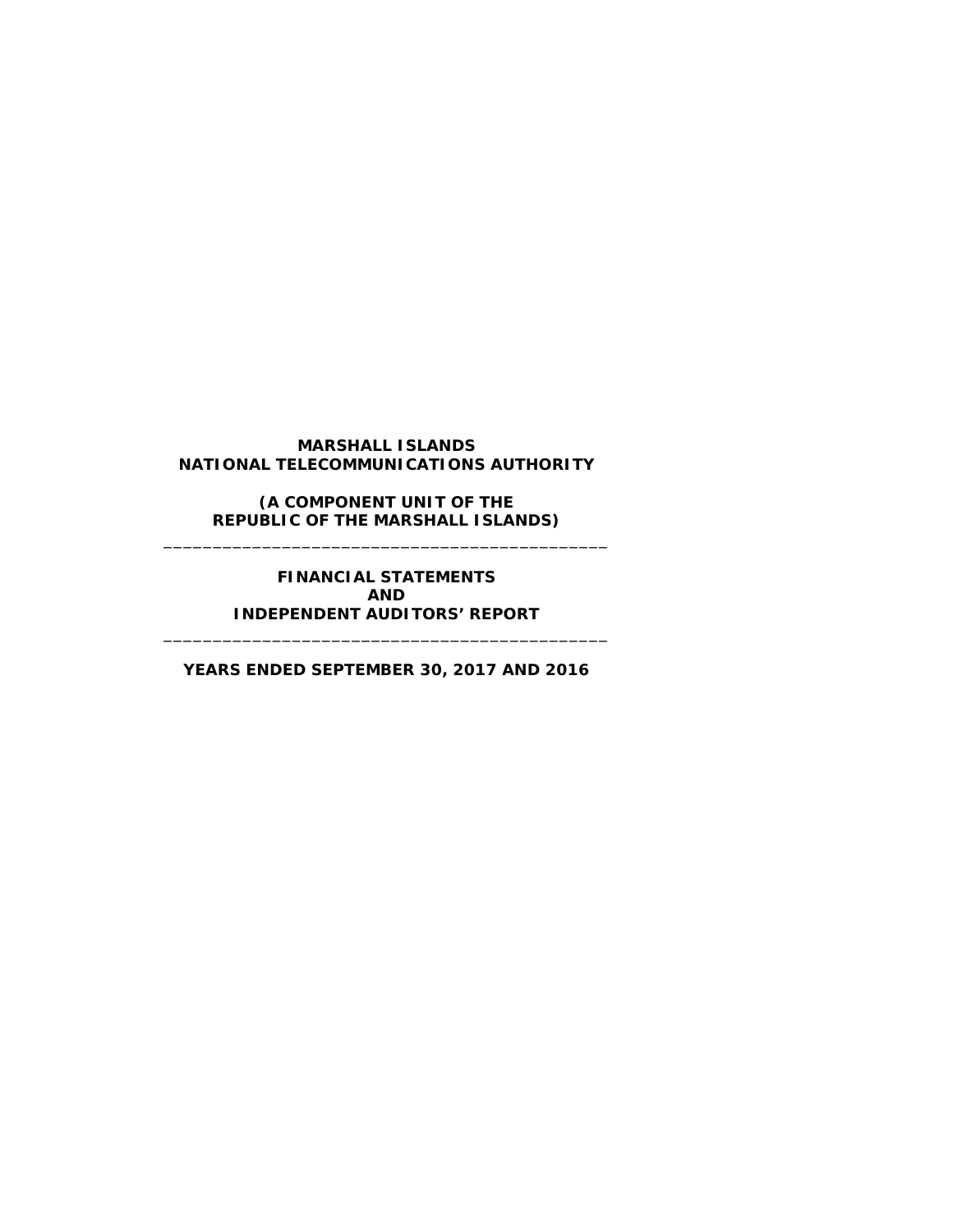## Table of Contents Years Ended September 30, 2017 and 2016

|     |                                                                                                                                                                                            | Page No. |
|-----|--------------------------------------------------------------------------------------------------------------------------------------------------------------------------------------------|----------|
| Ι.  | Independent Auditors' Report                                                                                                                                                               |          |
| Н.  | Management's Discussion and Analysis                                                                                                                                                       | 3        |
| HL. | <b>Financial Statements:</b>                                                                                                                                                               |          |
|     | <b>Statements of Net Position</b>                                                                                                                                                          | 10       |
|     | Statements of Revenues and Expenses                                                                                                                                                        | 11       |
|     | Statements of Changes in Net Position                                                                                                                                                      | 12       |
|     | <b>Statements of Cash Flows</b>                                                                                                                                                            | 13       |
|     | Notes to Financial Statements                                                                                                                                                              | 14       |
| IV. | Independent Auditors' Report on Internal Control Over Financial<br>Reporting and on Compliance and Other Matters Based on an<br>Audit of Financial Statements Performed in Accordance With |          |
|     | Government Auditing Standards                                                                                                                                                              | 26       |
|     | Schedule of Findings and Responses                                                                                                                                                         | 28       |
|     | Unresolved Prior Year Findings                                                                                                                                                             | 31       |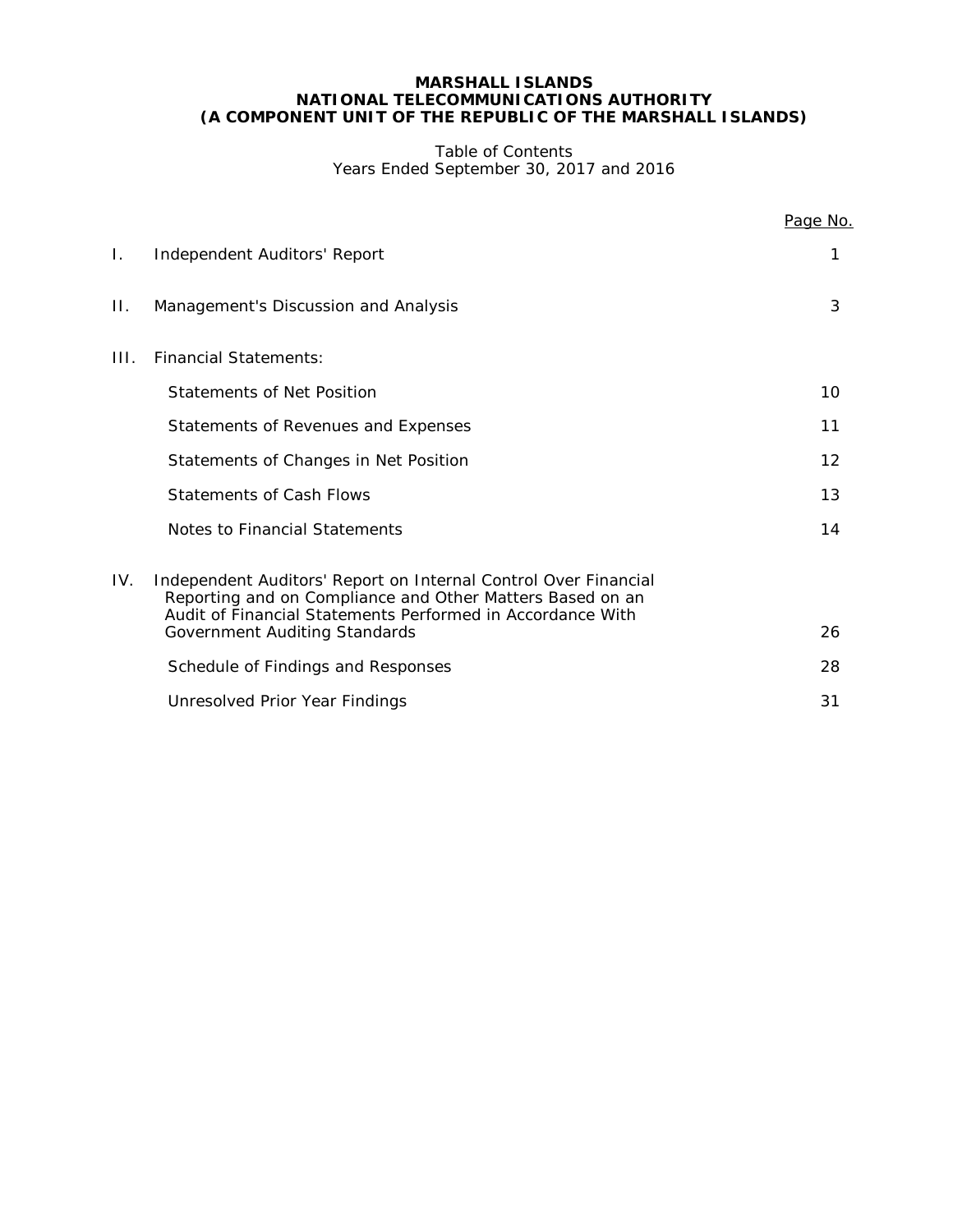

Deloitte & Touche LLP 361 South Marine Corps Drive Tamuning, GU 96913-3973 USA

Tel: +1 (671) 646-3884 Fax:  $+1$  (671) 649-4265

www.deloitte.com

# **INDEPENDENT AUDITORS' REPORT**

Board of Directors Marshall Islands National Telecommunications Authority:

# **Report on the Financial Statements**

We have audited the accompanying financial statements of the Marshall Islands National Telecommunications Authority (NTA), a component unit of the Republic of the Marshall Islands, which comprise the statements of net position as of September 30, 2017 and 2016, and the related statements of revenues, expenses, and changes in net position and cash flows for the years then ended, and the related notes to the financial statements.

## *Management's Responsibility for the Financial Statements*

Management is responsible for the preparation and fair presentation of these financial statements in accordance with accounting principles generally accepted in the United States of America; this includes the design, implementation, and maintenance of internal control relevant to the preparation and fair presentation of financial statements that are free from material misstatement, whether due to fraud or error.

# *Auditors' Responsibility*

Our responsibility is to express an opinion on these financial statements based on our audits. We conducted our audits in accordance with auditing standards generally accepted in the United States of America and the standards applicable to financial audits contained in *Government Auditing Standards*, issued by the Comptroller General of the United States. Those standards require that we plan and perform the audit to obtain reasonable assurance about whether the financial statements are free from material misstatement.

An audit involves performing procedures to obtain audit evidence about the amounts and disclosures in the financial statements. The procedures selected depend on the auditor's judgment, including the assessment of the risks of material misstatement of the financial statements, whether due to fraud or error. In making those risk assessments, the auditor considers internal control relevant to the entity's preparation and fair presentation of the financial statements in order to design audit procedures that are appropriate in the circumstances, but not for the purpose of expressing an opinion on the effectiveness of the entity's internal control. Accordingly, we express no such opinion. An audit also includes evaluating the appropriateness of accounting policies used and the reasonableness of significant accounting estimates made by management, as well as evaluating the overall presentation of the financial statements.

We believe that the audit evidence we have obtained is sufficient and appropriate to provide a basis for our audit opinion.

## *Opinion*

In our opinion, the financial statements referred to above present fairly, in all material respects, the financial position of NTA as of September 30, 2017 and 2016, and the changes in its financial position and its cash flows for the years then ended in accordance with accounting principles generally accepted in the United States of America.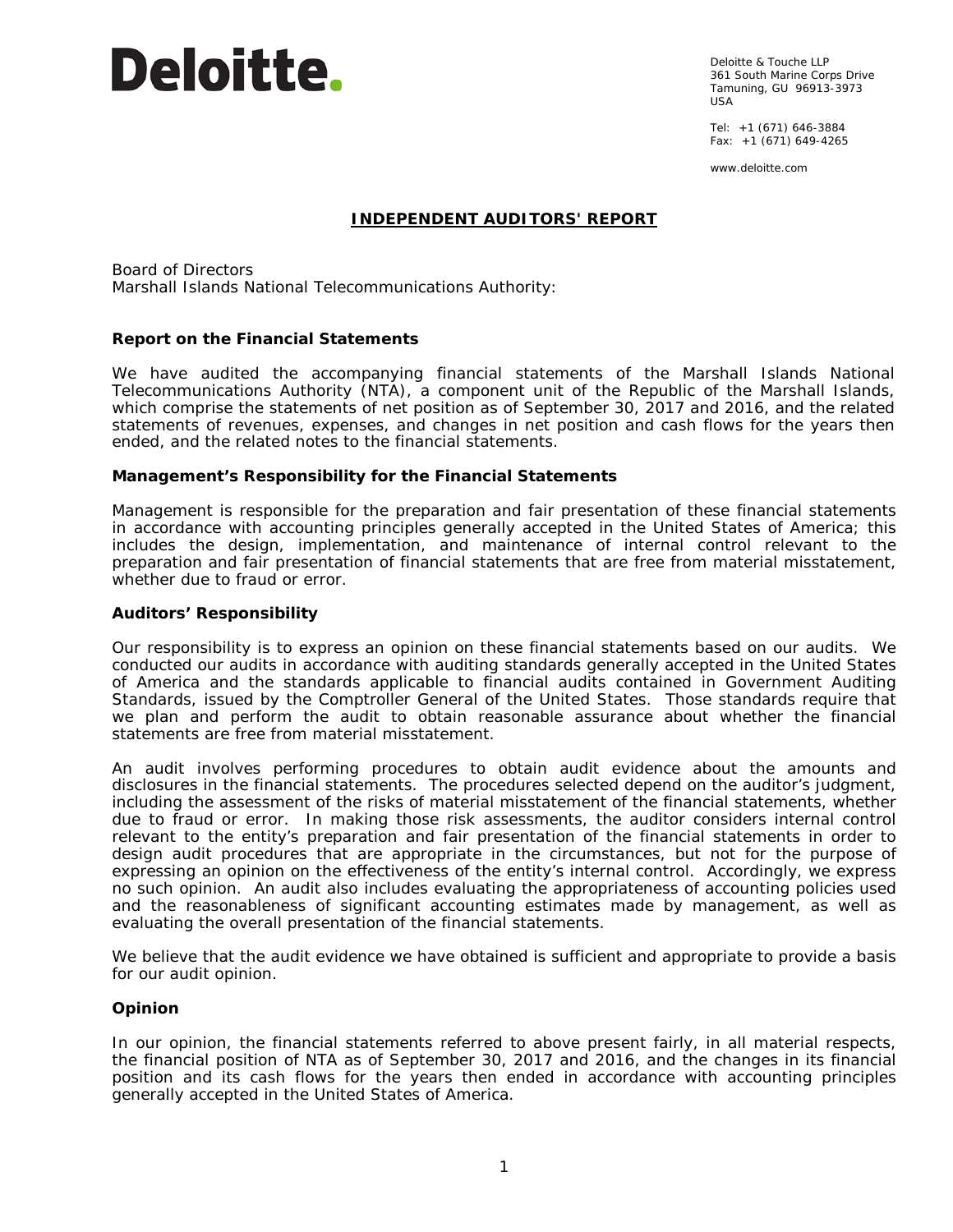# Deloitte.

# *Other Matters*

## *Required Supplementary Information*

Accounting principles generally accepted in the United States of America require that the Management's Discussion and Analysis on pages 3 through 9 be presented to supplement the financial statements. Such information, although not a part of the financial statements, is required by the Governmental Accounting Standards Board who considers it to be an essential part of financial reporting for placing the financial statements in an appropriate operational, economic, or historical context. This supplementary information is the responsibility of NTA's management. We have applied certain limited procedures to the required supplementary information in accordance with auditing standards generally accepted in the United States of America, which consisted of inquiries of management about the methods of preparing the information and comparing the information for consistency with management's responses to our inquiries, the financial statements, and other knowledge we obtained during our audit of the financial statements. We do not express an opinion or provide any assurance on the information because the limited procedures do not provide us with sufficient evidence to express an opinion or provide any assurance.

# **Other Reporting Required by** *Government Auditing Standards*

In accordance with *Government Auditing Standards*, we have also issued our report dated February 27, 2018 on our consideration of NTA's internal control over financial reporting and on our tests of its compliance with certain provisions of laws, regulations, contracts, and grant agreements and other matters. The purpose of that report is to describe the scope of our testing of internal control over financial reporting and compliance and the results of that testing, and not to provide an opinion on internal control over financial reporting or on compliance. That report is an integral part of an audit performed in accordance with *Government Auditing Standards* in considering NTA's internal control over financial reporting and compliance.

February 27, 2018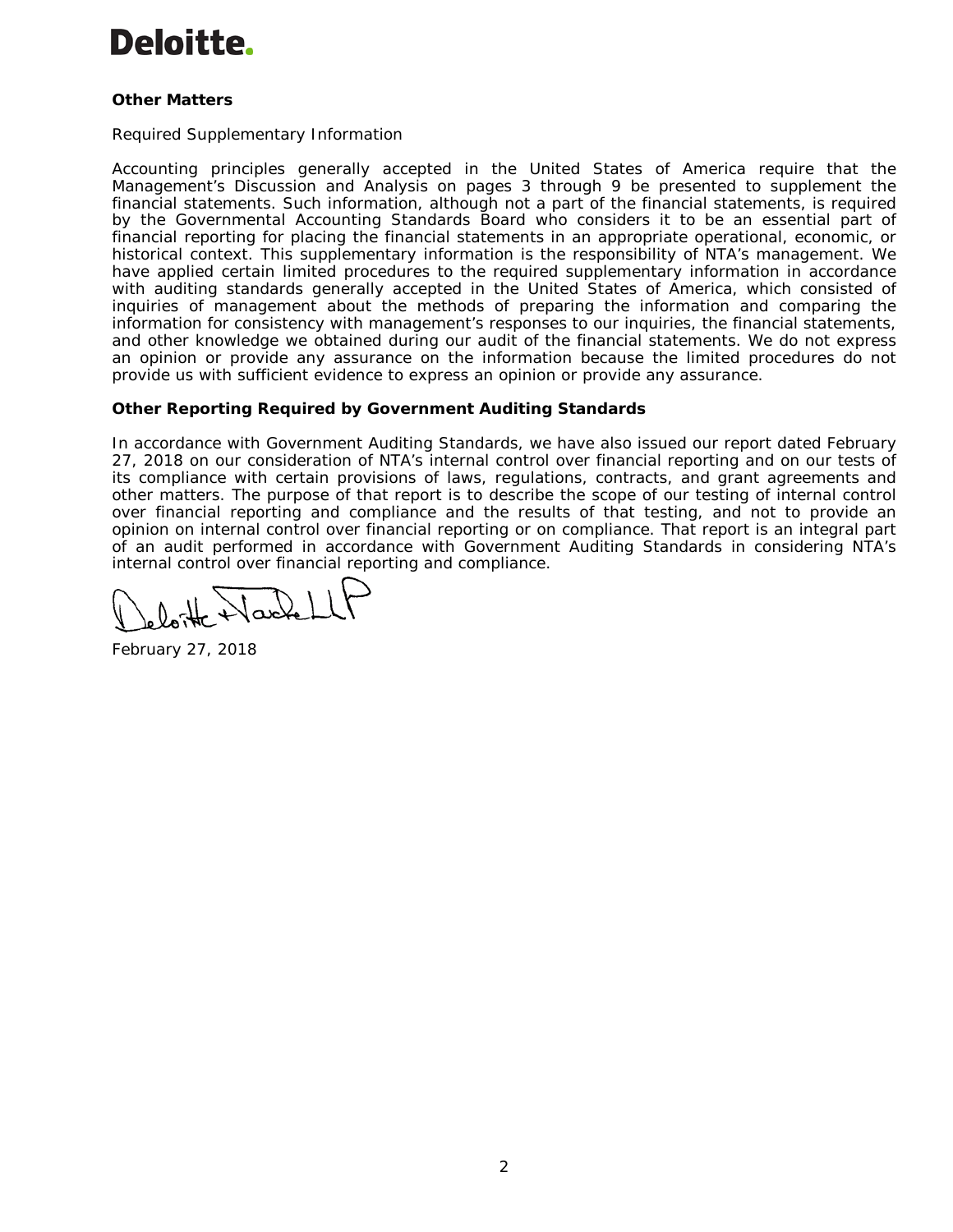Management's Discussion and Analysis Years Ended September 30, 2017 and 2016

## **INTRODUCTION**

The Marshall Islands National Telecommunications Authority (the Company or NTA) is pleased to present its financial statements for fiscal year 2017 with fiscal years 2016 and 2015 prior year data presented for comparative purposes. The following unaudited management's discussion and analysis (MD&A) is required supplementary information.

There are four financial statements presented: the statement of net position, the statement of revenues and expenses, the statement of changes in net position, and the statement of cash flows.

This discussion and analysis of NTA's financial statements provides an overview of its financial activities for the year.

#### **Statement of Net Position**

The statement of net position presents the assets, liabilities, and net position as of the end of the fiscal year. The statement of net position is a point of time financial statement. The purpose of the statement of net position is to present to the readers of the financial statements a fiscal snapshot of NTA. The statement of net position presents end of year data concerning assets (current and noncurrent), liabilities (current and noncurrent), and net position (assets minus liabilities). Significant statement of net position items are discussed in the footnotes to the financial statements.

From the data presented, readers of this statement of net position are able to determine the assets available to continue in the operation of NTA. They also are able to determine how much NTA owes vendors, investors and lending institutions. Finally, the statement of net position provides a picture of the net position (assets minus liabilities), which is a useful indicator of whether the financial position of NTA is improving or deteriorating.

A summary of the Condensed Statements of Net Position for 2017, 2016 and 2015 follows:

|                                                                                | 2017                          | 2016                      | 2015                          |
|--------------------------------------------------------------------------------|-------------------------------|---------------------------|-------------------------------|
| Assets:<br>Current and other assets<br>Capital assets                          | 9,065,611<br>\$<br>20,311,806 | \$8,763,478<br>21,759,810 | 3,352,818<br>\$<br>28,285,348 |
| Total assets                                                                   | \$29,377,417                  | \$30,523,288              | \$31,638,166                  |
| Liabilities:<br>Current and other liabilities<br>Long-term debt                | 1,946,999<br>\$<br>22,091,717 | \$1,651,744<br>24,581,466 | \$1,292,979<br>26,361,478     |
| <b>Total liabilities</b>                                                       | 24,038,716                    | 26,233,210                | 27,654,457                    |
| Net Position:<br>Net investment in capital assets<br>Unrestricted net position | 2,813,487<br>2,525,214        | 2,031,745<br>2,258,333    | 1,923,870<br>2,059,839        |
| Total net position                                                             | 5,338,701                     | 4,290,078                 | 3,983,709                     |
| Total liabilities and net position                                             | \$29,377,417                  | \$30,523,288              | \$ 31,638,166                 |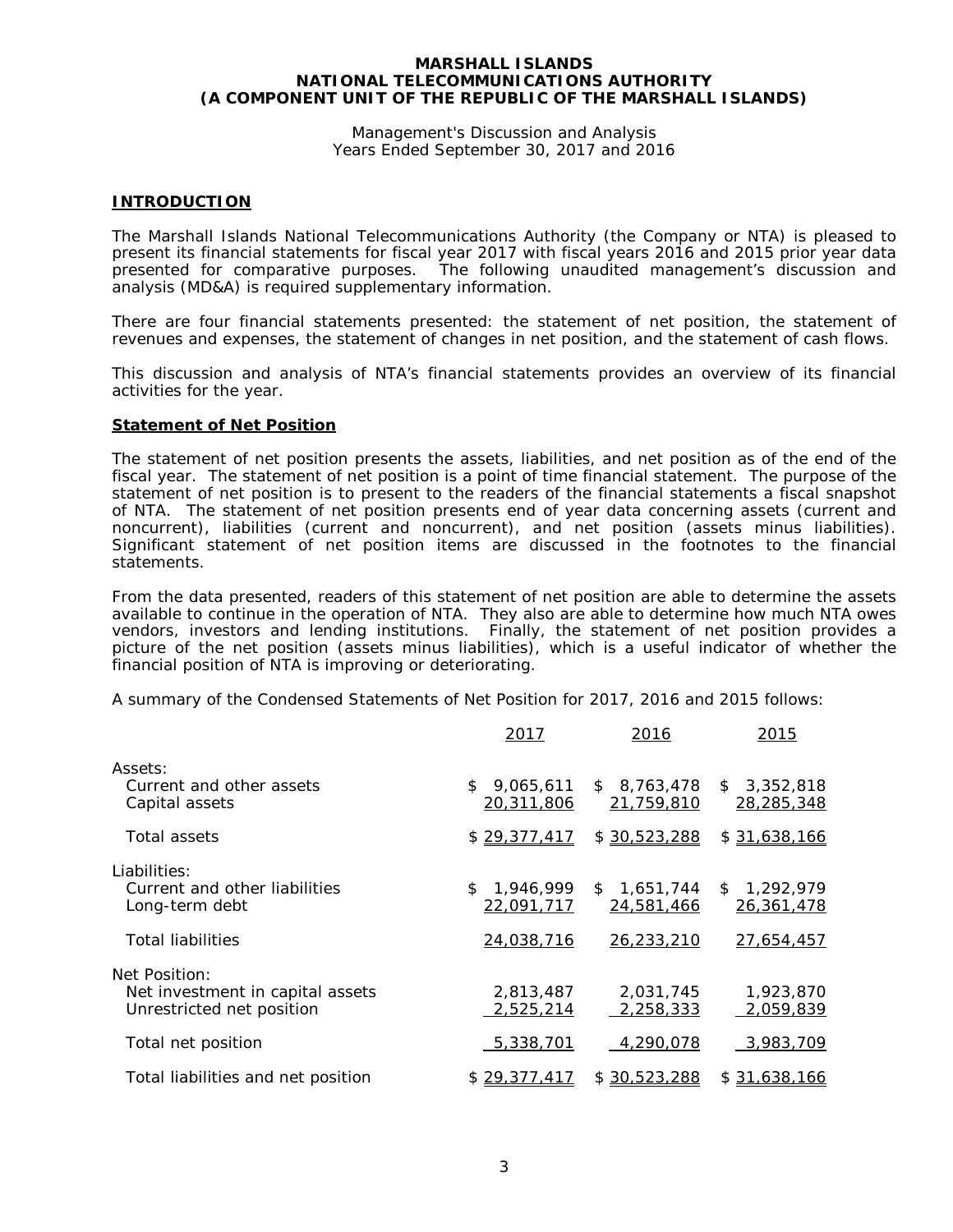Management's Discussion and Analysis Years Ended September 30, 2017 and 2016

## **Statement of Net Position, Continued**

Total assets of NTA decreased by \$1,114,878 from 2015 to 2016 and further decreased by \$1,145,871 from 2016 to 2017.

Net current assets increased by \$557,260 from 2015 to 2016 and further increased by \$562,136 from 2016 to 2017. Cash and certificates of deposit increased by \$732,500 from 2015 to 2016 offset by a \$165,250 decrease from 2015 to 2016 in net accounts receivable. Net accounts receivable and other receivables increased by \$156,205 and \$320,790, respectively, from 2016 to 2017.

Net telecommunications plant in service decreased by \$1,511,031 from 2015 to 2016 and further decreased by \$1,292,332 from 2016 to 2017. These decreases are the result of depreciation expense recognized by NTA of \$2,531,116 in 2016 and \$2,493,037 in 2017 offset by plant additions and transfers from plant under construction of \$1,165,302 in 2016 and \$1,204,805 in 2017. Net plant under construction increased by \$98,898 from 2015 to 2016 and decreased by \$155,672 from 2016 to 2017. Refer below for additional discussion on NTA's capital assets and debt administration.

Total liabilities of NTA decreased by \$1,421,247 from 2015 to 2016 and further decreased by \$2,194,494 from 2016 to 2017.

Net current liabilities, excluding long-term debt, increased by \$358,765 from 2015 to 2016 and further increased by \$295,255 from 2016 to 2017. Accounts payable and customer deposits increased by \$117,535 from 2015 to 2016 and further increased by \$382,408 from 2016 to 2017. In addition, NTA received a cash advance from RepMar of \$300,000 in 2016 to assist NTA with the 4G LTE Project, which is to be reimbursed at a later date.

Long-term debt decreased by \$1,780,012 from 2015 to 2016 and further decreased by \$2,489,749 from 2016 to 2017. Specifically, NTA reduced its debt with RUS by \$1,480,012 in 2016 and \$2,489,749 in 2017. This was made possible through operating cash subsidies received from RepMar of \$1,344,500 in 2016 and \$2,182,400 in 2017. In 2016, NTA was in default with the terms of the RUS loan agreements as discussed in the long-term debt and liquidity and capital resources section of this analysis; however, in 2017 NTA became current on all covenants, agreements and conditions of the RUS loan agreements. NTA also reduced its debt with RepMar by \$300,000 in 2016, which was made possible through a non-cash operating subsidy.

#### **Statement of Revenues, Expenses, and Changes in Net Position**

Total net position of NTA is affected by the changes in both assets and liabilities resulting in an increase in net position of \$303,959 in 2016 and \$1,046,933 in 2017.

Changes in total net position as presented on the statement of net position and stockholders' equity are based on the activity presented in the statement of revenues, expenses, and changes in net position. The purpose of the statement is to present the revenues received by NTA, both operating and non-operating, and expenses paid by NTA, operating and non-operating, any other revenues, expenses, gains, and losses received or spent by NTA.

Generally speaking, operating revenues are received for providing telecommunications goods and services to various customers. Operating expenses are those expenses paid to acquire or produce the goods or services provided in return for the operating revenues and to carry out the mission of NTA. Nonoperating revenues are revenues received for which goods or services are not provided.

For example, investment income is non-operating because it is earned without providing telecommunications goods or services.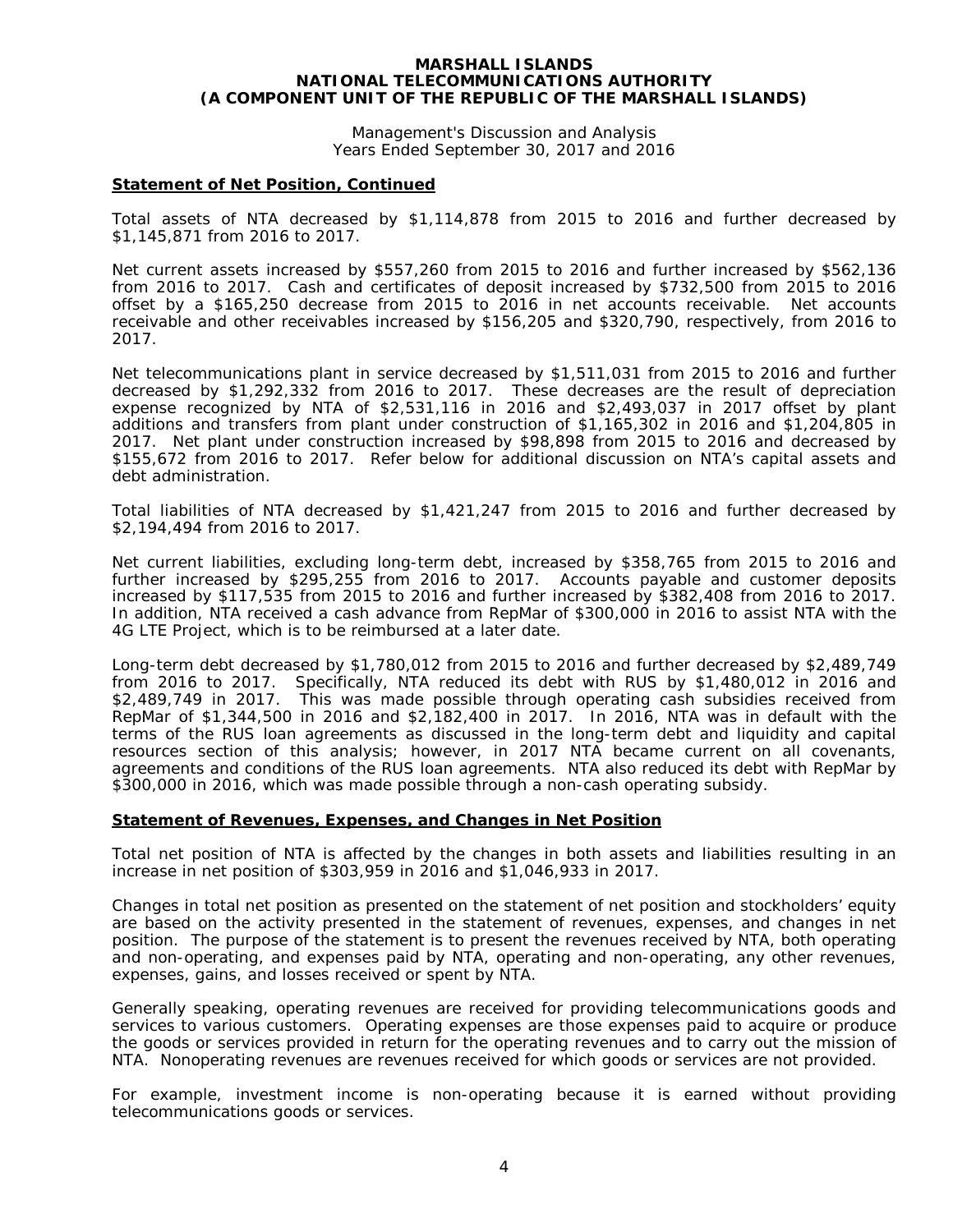Management's Discussion and Analysis Years Ended September 30, 2017 and 2016

## **Statement of Revenues, Expenses, and Changes in Net Position, Continued**

The statement of revenues and expenses reflects an improvement in 2016 over 2015 and further improvement in 2017 over 2016; however, business operations still carries a loss even though NTA finished both 2016 and 2017 with an overall increase in net position at the end of the respective years.

It is important to note that at the end of December 2016 and for most of January 2017, repair work was done on the HANTRU1 System fiber optic cable, which connects NTA to Guam. The repair on the fiber cable required NTA to provision additional satellite bandwidth to keep the Marshall Islands connected to the world wide web. Because of satellite bandwidth costs, NTA was only able to provision 100 Mbps during the repair period, which led the NTA Board to decide not to charge customers for internet usage for the entire month of January 2017. All costs associated with the fiber optic cable repair totaled \$614,000.

In addition, NTA extended a 30 percent discount to all television subscribers because the number of channels broadcast on its TV service were reduced by almost half due to equipment and technical issues. As a result, NTA suffered additional revenue losses for the year because of this extended discount.

A summary of the Condensed Statements of Revenues, Expenses, and Changes in Net Position for 2017, 2016 and 2015 follows:

|                                                          | 2017                         | 2016                         | 2015                         |
|----------------------------------------------------------|------------------------------|------------------------------|------------------------------|
| Revenues:<br>Operating revenues<br>Nonoperating revenues | 8,453,946<br>\$<br>2.200.897 | 8,530,097<br>\$<br>1.669.134 | 8,430,669<br>S.<br>1,883,271 |
| Total revenues                                           | 10,654,843                   | 10.199.231                   | 10,313,940                   |
| Expenses:<br>Operating expenses<br>Nonoperating expenses | 8,508,634<br>1.099.276       | 8,640,811<br>1,254,461       | 8,644,472<br>1,732,313       |
| Total expenses                                           | 9.607.910                    | 9.895.272                    | 10,376,785                   |
| Change in net position                                   | \$<br>1,046,933              | \$<br>303.959                | \$<br><u>(62,845)</u>        |

Over a period of several years, NTA has upgraded existing services and introduced entirely new services. The introduction of modern Internet services made possible by the fiber optic cable has provided businesses and residential customers with unprecedented access. But, these new services have come at the expense of revenue from local and long distance network services, which have been replaced via high speed internet access.

Overall, NTA's revenues since the period prior to access to the transpacific fiber optic cable have an average of \$8.03M from 2008 through 2017, increasing slightly in the last four (4) years; however, revenue increases from services from access to the cable have been offset by losses of traditional telephone, fax and Internet café revenues.

NTA has strived to maintain low rates by regional standards, and the result has been similar total revenue numbers over these years despite the changes in individual revenues as technology changes the way our customers use telecommunications services. In 2014, NTA increased changes the way our customers use telecommunications services. customer internet speeds at no additional cost as upgrades to service. NTA plans to cap data usage, as is common in bigger markets, to limit abuse and to decrease bandwidth costs.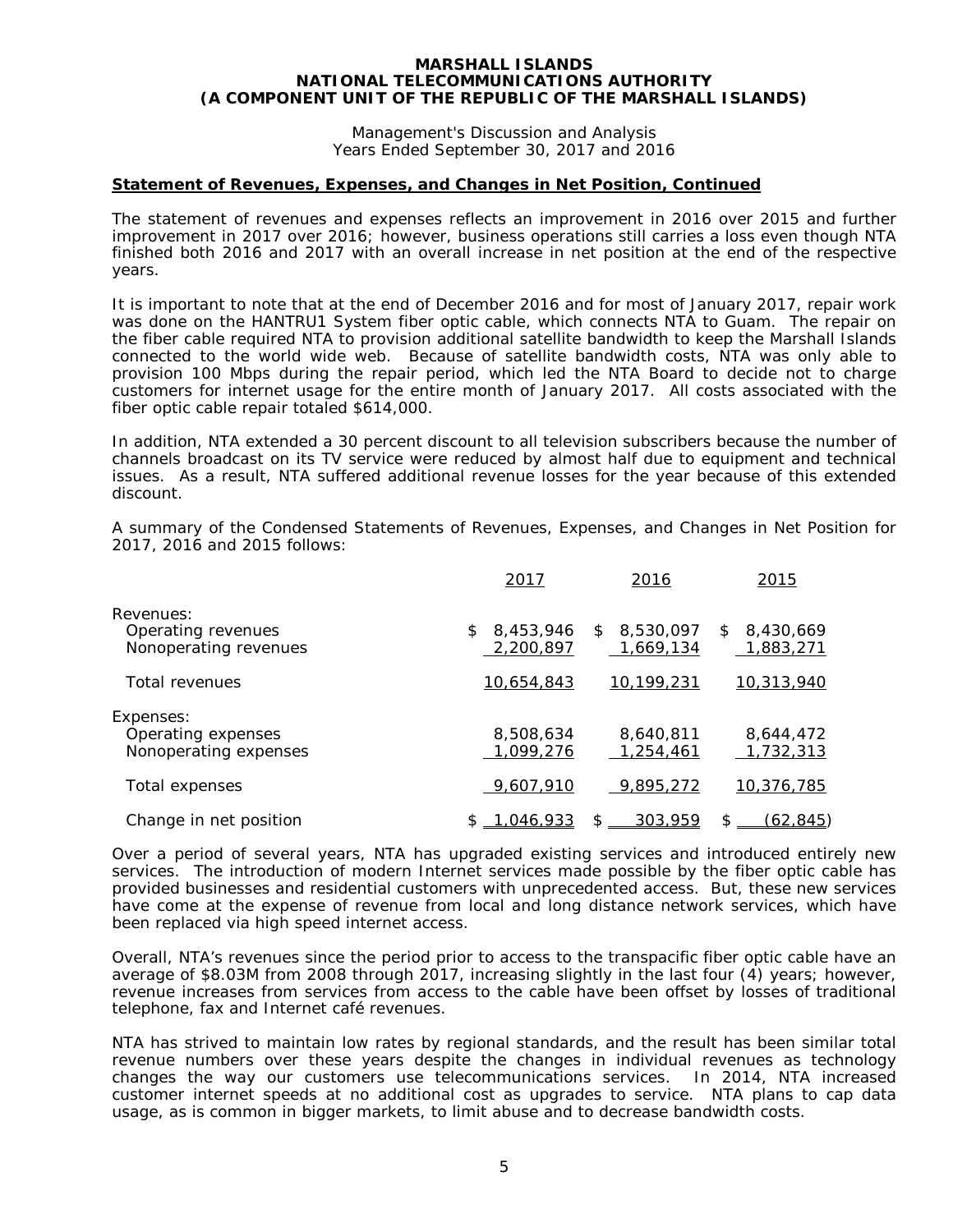Management's Discussion and Analysis Years Ended September 30, 2017 and 2016

#### **Statement of Revenues, Expenses, and Changes in Net Position, Continued**

Since the Marshall Islands' domestic market is small, NTA has been reaching out to regional telecommunication companies to market its services. In the past, NTA had customers in Kiribati and the Solomon islands. NTA provided satellite bandwidth to Bmobile in the Solomon Islands and TSKL in Kiribati. With management changes in these telcom companies, the respective arrangements were terminated. Recently, NTA was approached by one of the companies to explore the possibility of reviving the arrangement.

In 2014, NTA began providing internet service to Kwajalein Range Services for the U.S. Army base on Kwajalein, and expanded internet service to the University of South Pacific in Majuro. NTA is in discussions with the new range service provider to see if civilian internet and other telecommunications services on Kwajalein could be expanded.

Total operating expenses decreased by \$3,661 from 2015 to 2016 and further decreased by \$132,177 from 2016 to 2017.

Depreciation expense increased by \$115,316 in 2016 as NTA's upgraded GSM and other equipment were placed in service, offsetting decreased depreciation of old plant that has become fully depreciated; however, depreciation expense decreased by \$38,080 in 2017.

Net plant specific expenses decreased by \$446,715 in 2016 and further decreased by \$58,362 in 2017. These decreases were primarily due to higher expenses for plant related and cellular systems upgrade incurred in prior years. Net plant non-specific expenses increased by \$123,855 in 2016 and further increased by \$227,396 in 2017. These increases were primarily due to higher materials and supplies expenses and circuit rental expenses incurred during these years. Corporate operations expenses increased by \$202,987 in 2016 and decreased by \$221,754 in 2017 for general and administrative expenses. Customer operations expenses marginally increased by \$896 in 2016 and decreased by \$41,377 in 2017 due to lower purchase of cell and subscriber identification module (*SIM*) cards.

Nonoperating revenues decreased by \$214,137 in 2016 and increased by \$531,763 in 2017 while nonoperating expenses decreased by \$477,852 in 2016 and further decreased by \$155,855 in 2017. The change in nonoperating revenues is primarily due to a change in RepMar loan subsidies received by NTA. The successive receipt of RUS loan subsidies from RepMar is a potential gamechanger that could revitalize the operation. A summary of loan subsidies received by NTA for 2017, 2016 and 2015 follows:

|                                      | 2017                                    | 2016                   | 2015                                    |
|--------------------------------------|-----------------------------------------|------------------------|-----------------------------------------|
| Cash subsidies<br>Non-cash subsidies | \$2,182,400<br>$\overline{\phantom{0}}$ | \$1,344,465<br>300,000 | \$1,863,000<br>$\overline{\phantom{0}}$ |
|                                      | \$ 2,182,400                            | \$1,644,465            | \$1.863.000                             |

The decrease in nonoperating expenses is primarily due to a decrease in the losses recognized for retirement of capital assets. In 2015, it was determined that the billing system, which NTA had been trying to implement since 2012, would not meet NTA's needs and was written off, recording a loss of \$432,897. NTA has been using a modified Internet Service Provider (ISP) billing system for telecom billing since its telecom billing system crashed in 2011, and will need to purchase a modern billing system when funds permit. Interest expense also decreased by \$93,818 in 2016 and further decreased by \$74,816 in 2017 due to the more timely payment on RUS loans funded by RepMar loan subsidies.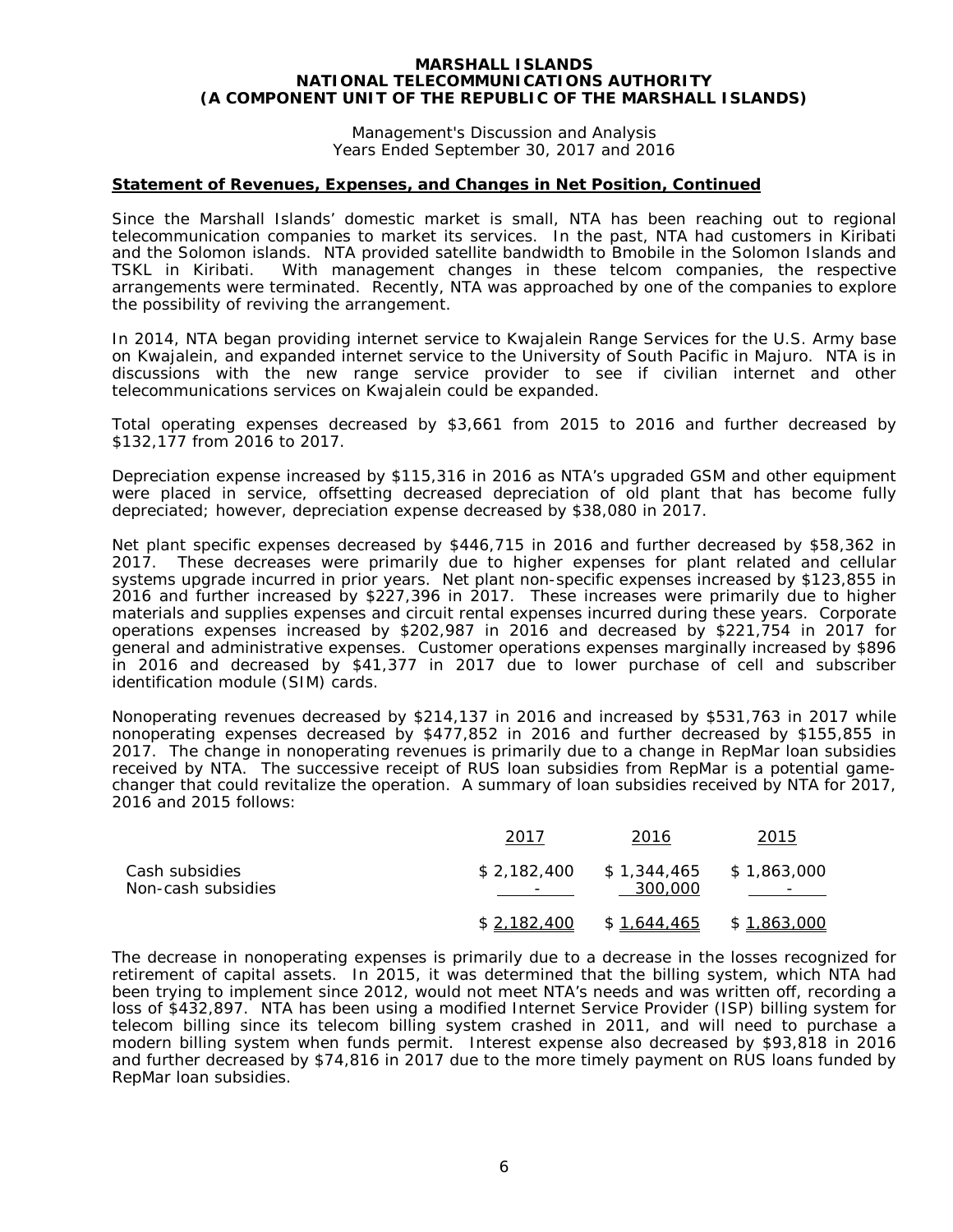Management's Discussion and Analysis Years Ended September 30, 2017 and 2016

# **Capital Asset and Debt Administration**

## Capital Assets

A summary of NTA's capital assets for 2017, 2016 and 2015 is presented as follows:

|                                  | 2017        | 2016        | 2015         |
|----------------------------------|-------------|-------------|--------------|
| General support assets           | \$9.367.363 | \$9,505,529 | \$10,995,619 |
| Central office assets            | 13,895,380  | 13,713,046  | 21,428,485   |
| Cable and wire facilities assets | 11,985,145  | 11,984,532  | 27.657.960   |
| Wireless phone assets            | 6,408,743   | 5,738,945   | 6,011,410    |
| Wireless television assets       | 1,246,460   | 1,232,851   | 1,226,214    |
|                                  |             |             |              |
|                                  | 42,903,091  | 42.174.903  | 67.319.688   |
| Less accumulated depreciation    | 23,254,255  | 21,233,735  | 39,754,084   |
|                                  | 19,648,836  | 20.941.168  | 27.565.604   |
| Plant under construction         | 662.970     | 818,642     | 719.744      |
|                                  |             |             |              |
|                                  | 1.806       | 21.759,810  | \$28.285.348 |
|                                  |             |             |              |

Throughout 2013 to 2017, NTA completed the hub and the majority of outer islands sites for its Demand Assigned Multiple Access (DAMA) system that brings modern telecommunications to the outer islands that generally do not even have electricity. Outer Island dispensaries, schools, and the general public will have access to the world via these sites. NTA is still in the process of installing additional outer island DAMA centers to be owned by the Ministry of Health.

Refer to Note 4 to the accompanying financial statements for additional discussion on NTA's capital assets.

NTA operates in a technology and capital intensive industry and must continually upgrade and replace equipment to meet international telecommunications standards. To upgrade our aging GSM cell phone system, NTA purchased a modern digital switch. The engineers installing the switch inspected the entire GSM system, and recommended replacing old equipment and purchasing new equipment to be able to provide reliable service to all of our customers in Majuro and Ebeye. The total cost of the new switch and remote equipment will exceed \$1,000,000. Since the implementation of the fiber optic cable project in 2010 and its high debt service requirements, NTA has not had the capital to stay current with system maintenance and upgrade requirements.

In August 2016, NTA entered into a 6-year master services agreement with a vendor for the purpose of providing 4G LTE services to NTA, which NTA will re-sell to its customers. Under the terms of the Build-Operate-Transfer (BOT) agreement, the investor partner would finance and operate the LTE Project at minimal cost to NTA. Upon commencement of services, the vendor will be reimbursed from net project revenues, which are defined as new revenue generated by the project less NTA expense directly related to the project, and NTA lost revenues, which are defined as revenues lost from existing NTA services as a result of the new 4G LTE Project.

The 4G LTE service was launched on March 31, 2017.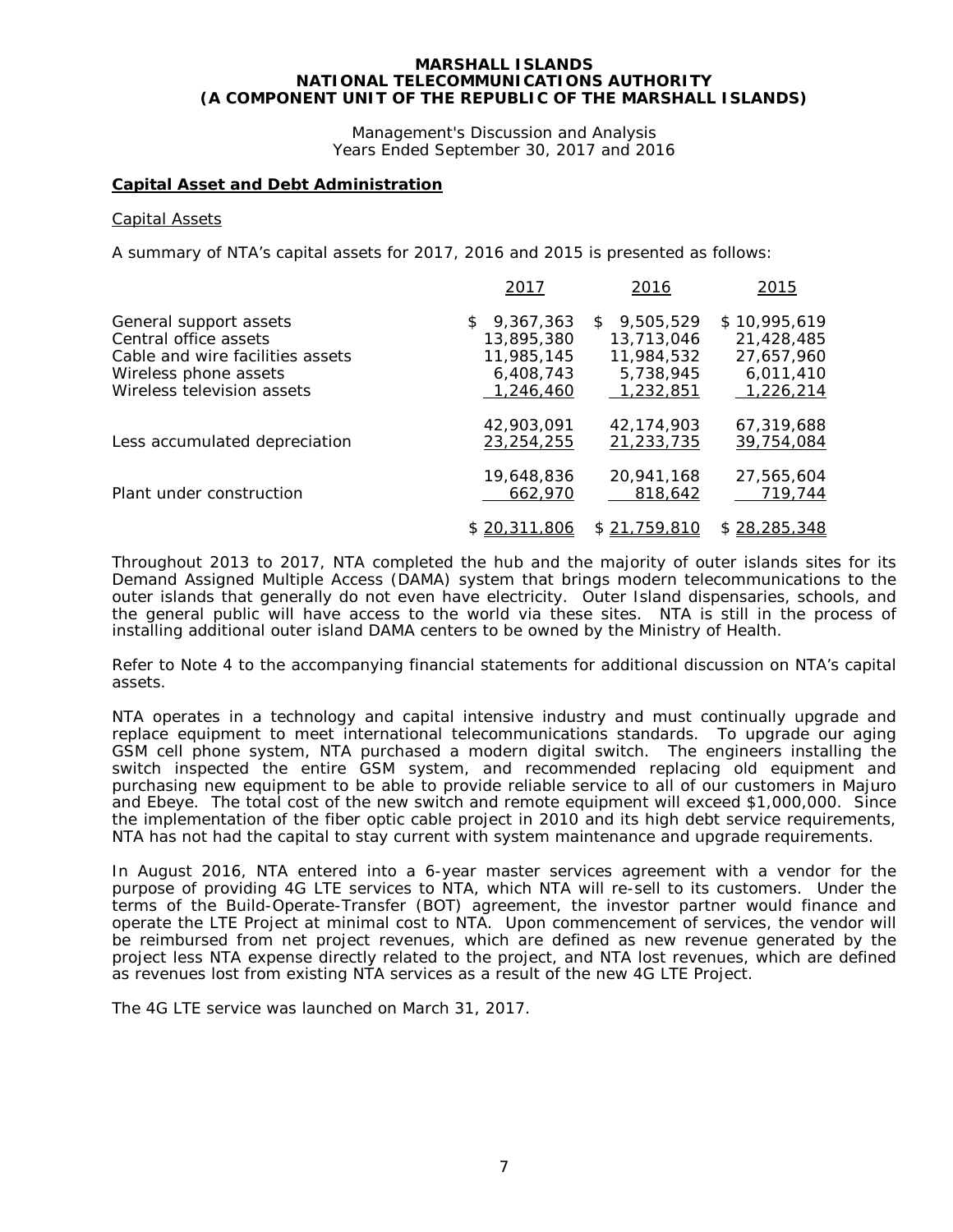Management's Discussion and Analysis Years Ended September 30, 2017 and 2016

## **Capital Asset and Debt Administration, Continued**

#### Long-Term Debt

In FY 2009, the Company entered into an \$18,500,000 RUS loan to finance part of the \$21,400,000 investment in the fiber optic cable project linking Kwajalein and Majuro to Guam. The small domestic market does not provide enough revenue opportunities to service this amount of debt, and NTA had been reliant upon government subsidies in 2012 and 2013 to meet its debt obligations. NTA did not receive any subsidies in 2010 or 2011, and in 2012 was forced to default on the loan payments. The RepMar government as guarantor was required to make loan subsidy payments to NTA in order for NTA to make payments on the delinquent loans. In 2013, NTA began making reduced monthly loan payments covering slightly more than loan interest. No subsidies were provided by RepMar in 2014.

At September 30, 2015, NTA owed \$1,100,000 in RUS loan arrearages. In 2016, RepMar provided a subsidy payment of \$1,344,465, which allowed NTA to make payments on its RUS arrearages. At September 30, 2016, NTA owed \$1,218,320 in RUS loan arrearages. In 2017, RepMar provided a subsidy payment of \$2,182,400 to NTA to pay for past arrearages with RUS. In February 2017, RepMar transferred \$1,800,000 to NTA from the \$2,182,400 that was appropriated in the FY 2017 national budget. The transfer allowed NTA to come current with its arrearages with RUS. RepMar has appropriated \$1,500,000 to NTA in the FY 2018 national budget for subsidy loan payments. NTA is current with its loan obligations with RUS.

NTA has been in discussions with RUS since its initial default in 2012. RUS has agreed to a tentative solution to ease loan terms. RepMar recently agreed to the proposed terms but this need approval of JEMFAC. Management is working with RepMar to prepare a presentation at the next JEMFAC meeting on the new terms.

Under the terms of the RUS loans, NTA is required to maintain a minimum times interest earned ratio and as of September 30, 2017 and 2016, was in violation of this covenant.

In 2011, NTA entered into a \$1,000,000 loan agreement with RepMar to be paid in 10 annual installments of \$100,000. It was NTA's understanding that the loan would be converted to a grant; however, because of JEMFAC opposition, the conversion never took place. NTA was unable to make repayments from 2012 through 2015 and, as a result, NTA is also currently in default. In 2016, a non-cash operating subsidy from RepMar of \$300,000 was used to partially pay the outstanding loan; however, no further payments have been made on this loan. The loan has been reclassified as a current liability as of September 30, 2017 in the amount of \$700,000.

NTA does not have any available sources of credit and has outstanding loans as discussed above, and is precluded from acquiring additional debt by the terms of the Rural Utilities Service loan.

Refer to Note 6 to the accompanying financial statements for additional discussion on NTA's longterm debt.

#### **Economic Outlook**

Legislation has been proposed to open the telecommunications market of the Republic of the Marshall Islands to competition. It is the opinion of NTA management that this could have a significantly adverse effect on the financial condition of NTA in such a small market. NTA has modern equipment and tariffs that we feel are very reasonable when compared to other telecommunications companies in the Pacific region and considering the cost of providing such services. NTA has strived to keep rates affordable to our customers and to provide new service, thus stimulate usage but sales have been sluggish and NTA has recorded operating losses in the last few years.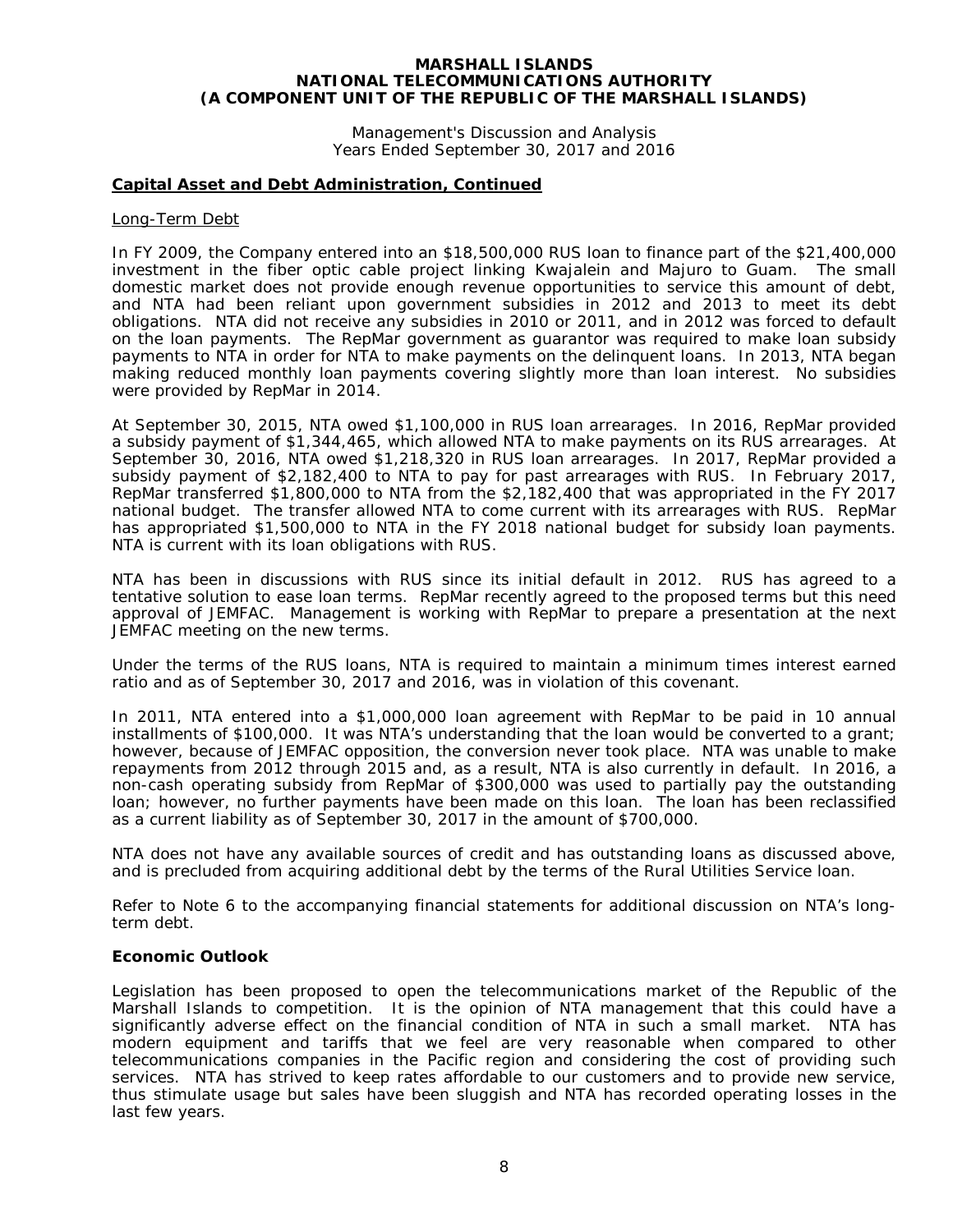Management's Discussion and Analysis Years Ended September 30, 2017 and 2016

## **Economic Outlook, Continued**

NTA is currently working with RepMar and the World Bank on a "readiness assessment" that could lead to better efficiencies in operations through utilization of new management arrangements. It is envisaged that the "readiness assessment" would provide recommendations and actions that could make NTA profitable again.

There has been discussion that RepMar may be contemplating revisions to the national and local tax structures. Under the tax legislation as proposed, NTA will be subject to corporate income tax, although currently exempt from the gross revenue tax. This may require an increase to rates accordingly, which may have the effect of decreasing customer usage and the company's net revenue.

Additionally, the new tax structure will implement Value Added Tax (VAT) for the first time in the Republic, and the legislation as proposed will require NTA to assess VAT on its customers although other utilities would be exempted. NTA believes this additional tax burden to our customers will decrease customer usage and revenue.

## **Financial Contact**

This discussion and analysis is designed to provide NTA's customers and other interested parties with an overview of NTA's financial operations and financial condition. Should the reader have questions regarding the information included in this report or wishes to request additional financial information, please contact the Marshall Islands National Telecommunications Authority President/CEO at P.O. Box 1169, Majuro MH 96960.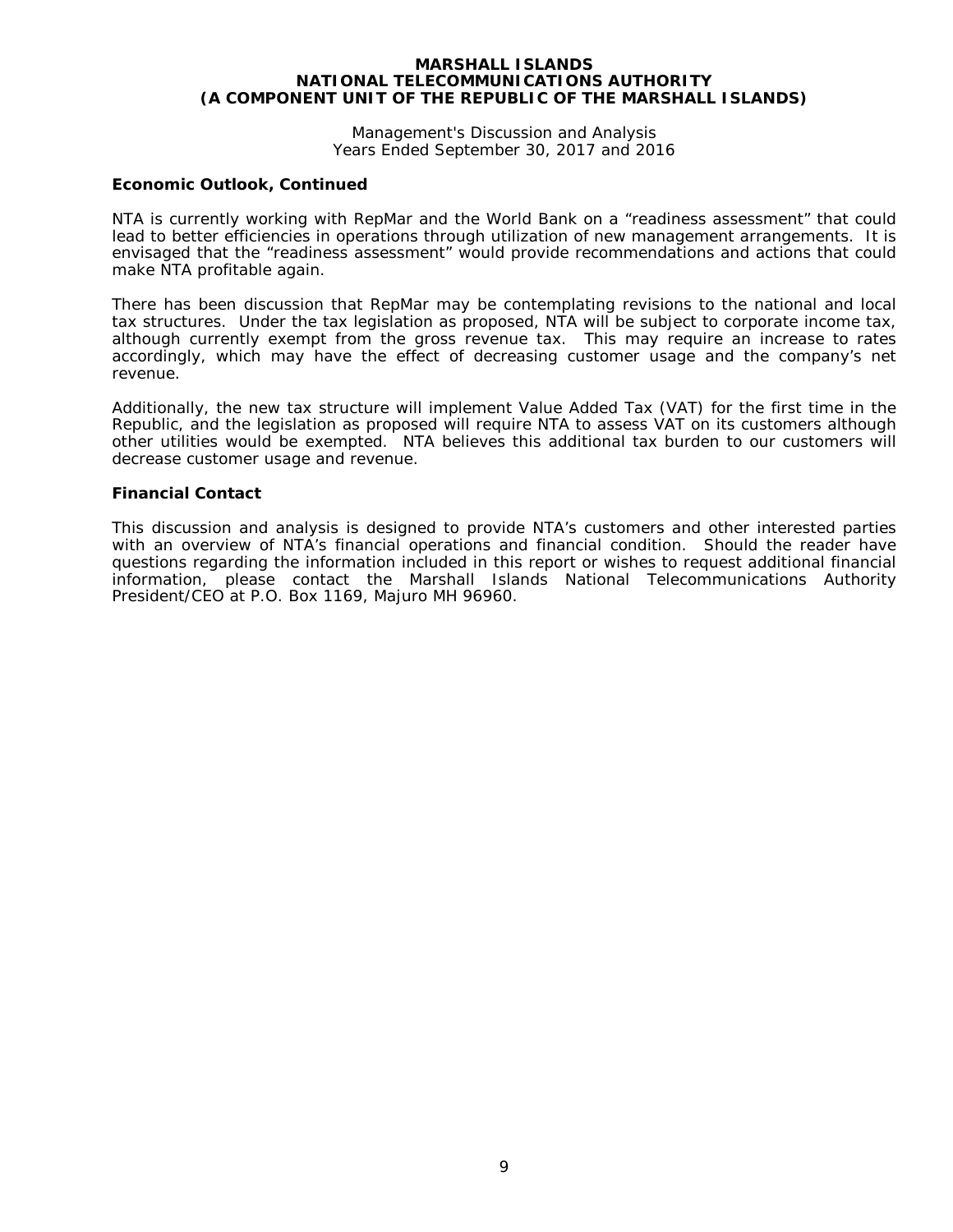#### Statements of Net Position September 30, 2017 and 2016

| <b>ASSETS</b>                                                                                                                                                                                                         | 2017                                                                      | 2016                                                              |
|-----------------------------------------------------------------------------------------------------------------------------------------------------------------------------------------------------------------------|---------------------------------------------------------------------------|-------------------------------------------------------------------|
| Current assets:<br>Cash and cash equivalents<br>Time certificates of deposit                                                                                                                                          | \$<br>1,694,829 \$<br>779,738                                             | 1,693,982<br>763,288                                              |
| Accounts receivable, net of an allowance for doubtful accounts of \$750,541<br>at 2017 and 2016, respectively<br>Inventory<br>Other receivables<br>Other current assets                                               | 1,011,755<br>283,424<br>624,920<br>77,547                                 | 855,550<br>256,903<br>304,130<br>36,224                           |
| Total current assets                                                                                                                                                                                                  | 4,472,213                                                                 | 3,910,077                                                         |
| Capital assets:<br>Nondepreciable capital assets<br>Capital assets, net of accumulated depreciation<br>Indefeasible right of use, net                                                                                 | 662,970<br>19,648,836<br>4,593,398                                        | 818,642<br>20,941,168<br>4,853,401                                |
|                                                                                                                                                                                                                       | \$<br>29,377,417 \$                                                       | 30,523,288                                                        |
| <b>LIABILITIES AND NET POSITION</b>                                                                                                                                                                                   |                                                                           |                                                                   |
| Current liabilities:<br>Current maturities of long-term debt<br>Accounts payable, trade<br>Accounts payable, affiliates<br>Advance from RepMar<br>Customer deposits and advance billings<br>Other accrued liabilities | \$<br>2,361,500 \$<br>876,530<br>182,129<br>300,000<br>450,005<br>138,335 | 24,581,466<br>402,611<br>266,670<br>300,000<br>456,975<br>225,488 |
| Total current liabilities                                                                                                                                                                                             | 4,308,499                                                                 | 26,233,210                                                        |
| Long term debt, net of current portion                                                                                                                                                                                | 19,730,217                                                                |                                                                   |
| <b>Total liabilities</b>                                                                                                                                                                                              | 24,038,716                                                                | 26,233,210                                                        |
| Commitments and contingencies                                                                                                                                                                                         |                                                                           |                                                                   |
| Net position:<br>Net investment in capital assets<br>Common stock, \$10 par value, 360,000 shares authorized; 317,887 shares                                                                                          | 2,813,487                                                                 | 2,031,745                                                         |
| issued; 317,328 and 317,256 shares outstanding at 2017 and 2016, respectively<br>Additional paid in capital<br>Treasury stock, at par value, 468 shares<br>Unrestricted                                               | 3,600,000<br>775,451<br>(4,680)<br>(1, 845, 557)                          | 3,600,000<br>773,761<br>(4,680)<br>(2, 110, 748)                  |
| Total net position                                                                                                                                                                                                    | 5,338,701                                                                 | 4,290,078                                                         |
|                                                                                                                                                                                                                       | 29,377,417 \$                                                             | 30,523,288                                                        |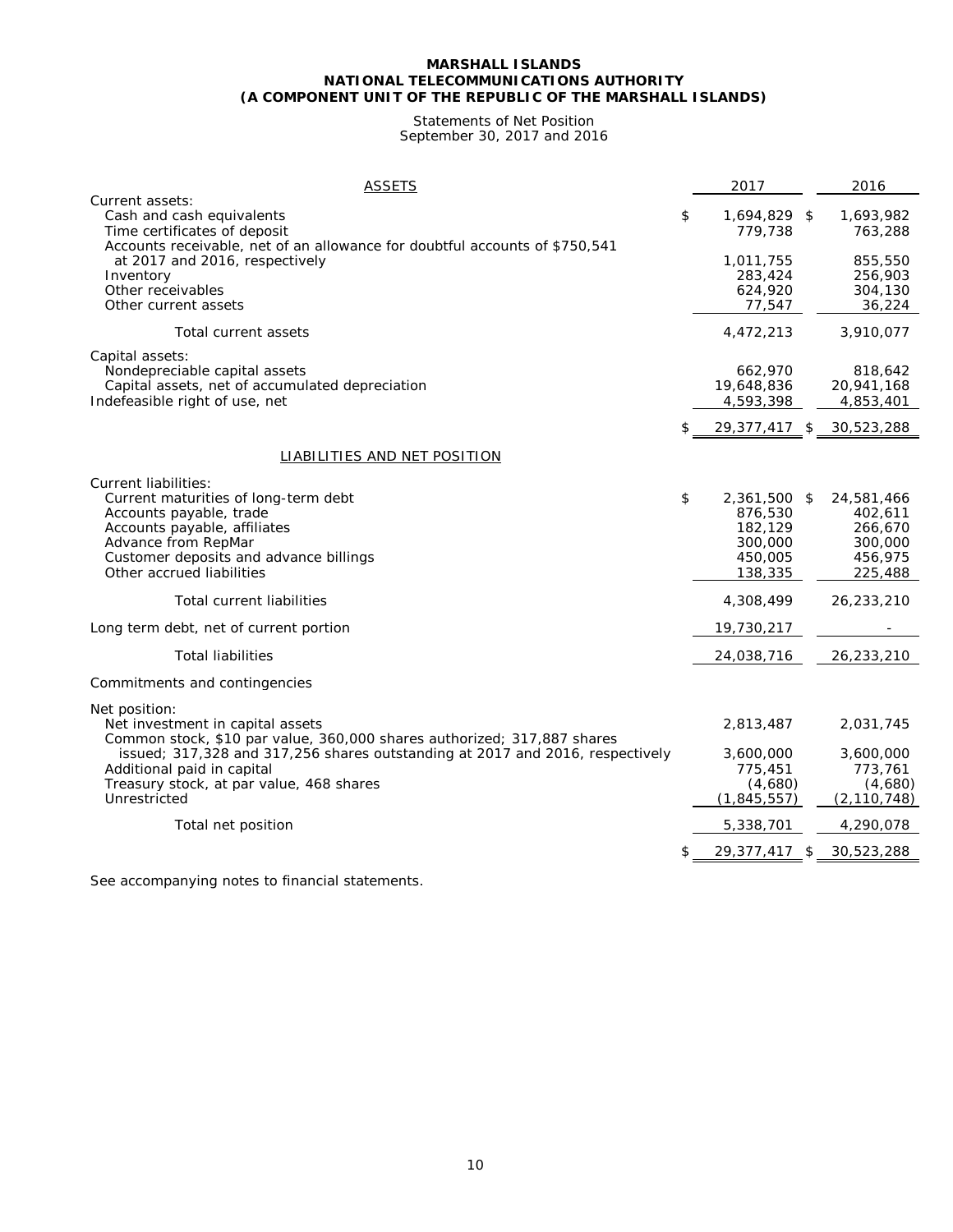#### Statements of Revenues and Expenses Years Ended September 30, 2017 and 2016

|                                                                                                                                                                                                                                       | 2017                                                                   | 2016                                                                                       |
|---------------------------------------------------------------------------------------------------------------------------------------------------------------------------------------------------------------------------------------|------------------------------------------------------------------------|--------------------------------------------------------------------------------------------|
| Operating revenues:<br>\$<br>Private line access<br>Local cellular network services<br>Long distance network services<br>Local network services<br>Wireless television services<br>Internet café<br>Miscellaneous<br>Bad debt expense | 4,332,368 \$<br>2,016,176<br>1,047,527<br>812,845<br>157,051<br>87,979 | 4,368,077<br>1,952,076<br>1,230,822<br>921,413<br>268,253<br>7.245<br>99,307<br>(317, 096) |
| Total operating revenues                                                                                                                                                                                                              | 8,453,946                                                              | 8,530,097                                                                                  |
| Operating expenses:<br>Plant specific operations<br>Depreciation and amortization<br>Plant nonspecifc operations<br>Corporate operations<br>Consumer operations                                                                       | 2,881,327<br>2,753,040<br>1,618,715<br>579,595<br>675,957              | 2,939,689<br>2,791,120<br>1,391,319<br>801,349<br>717,334                                  |
| Total operating expenses                                                                                                                                                                                                              | 8,508,634                                                              | 8,640,811                                                                                  |
| Loss from operations                                                                                                                                                                                                                  | (54, 688)                                                              | (110, 714)                                                                                 |
| Nonoperating revenues (expenses):<br>Operating grant from RepMar<br>Interest and dividends<br>Loss on retirement of capital assets<br>Interest expense                                                                                | 2,182,400<br>18,497<br>(4,100)<br>(1,095,176)                          | 1,644,465<br>24,669<br>(84, 469)<br>(1, 169, 992)                                          |
| Total nonoperating revenues (expenses), net                                                                                                                                                                                           | 1,101,621                                                              | 414,673                                                                                    |
| Change in net position<br>\$                                                                                                                                                                                                          | 1,046,933                                                              | 303,959                                                                                    |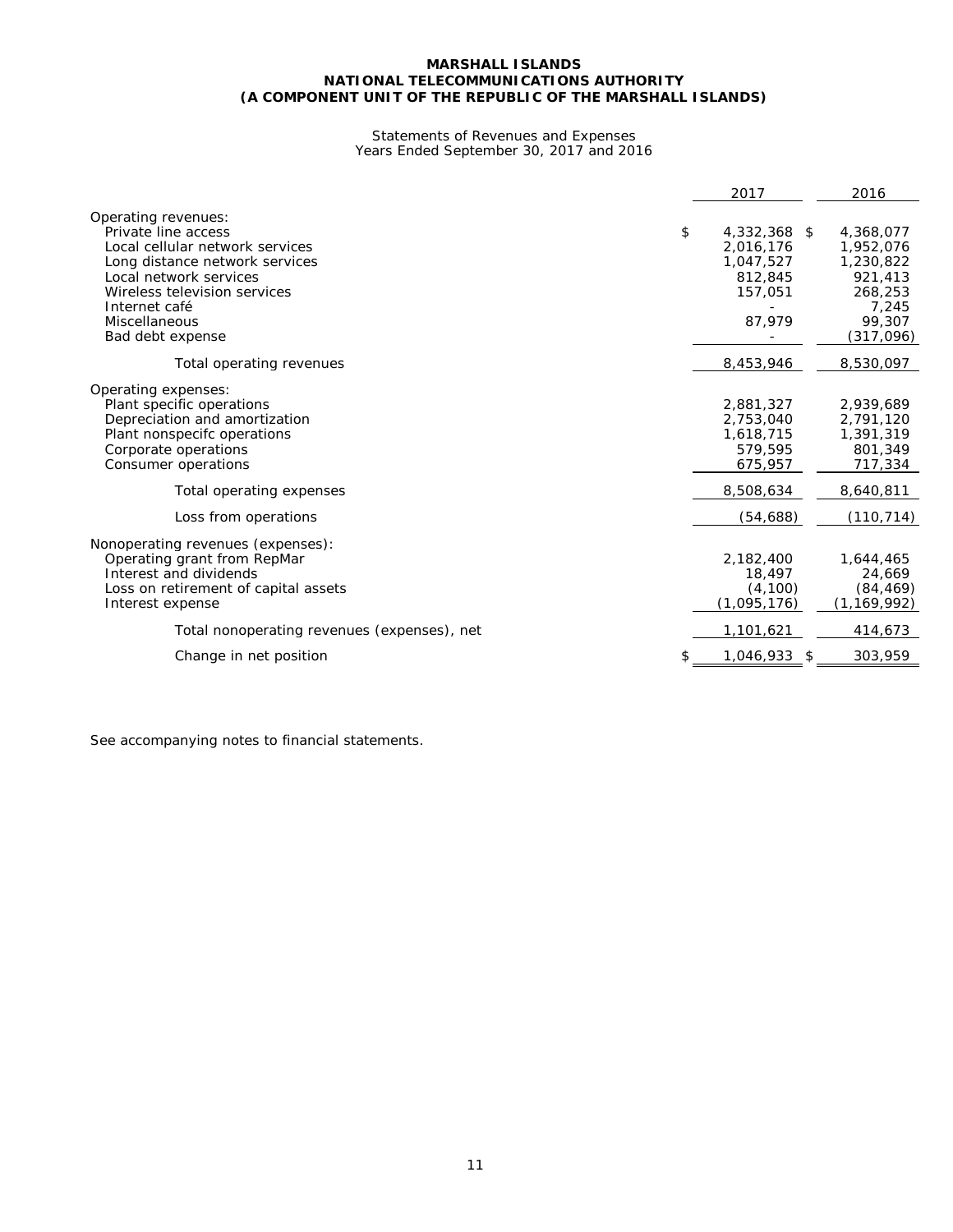Statements of Changes in Net Position September 30, 2017 and 2016

|                                                                                                                       |    | <b>Net</b><br>investment in<br>capital assets | Common<br>stock | Additional<br>paid in<br>capital | Treasury<br>stock  | Unrestricted       | Total     |
|-----------------------------------------------------------------------------------------------------------------------|----|-----------------------------------------------|-----------------|----------------------------------|--------------------|--------------------|-----------|
| Balance, October 1, 2015                                                                                              | \$ | 1,923,870<br>\$                               | 3,600,000       | \$<br>771,351                    | \$<br>$(4,680)$ \$ | $(2,306,832)$ \$   | 3,983,709 |
| Sale of 163 shares of common<br>stock for cash, less stock<br>subscriptions receivable and<br>par value due to RepMar |    |                                               |                 | 2,410                            |                    |                    | 2,410     |
| 2016 change in net<br>investments in capital assets                                                                   |    | 107,875                                       |                 |                                  |                    | (107, 875)         |           |
| Change in net position                                                                                                |    |                                               |                 |                                  |                    | 303,959            | 303,959   |
| Balance, September 30, 2016                                                                                           | \$ | 2,031,745 \$ 3,600,000 \$                     |                 | 773,761 \$                       | $(4,680)$ \$       | (2,110,748) \$     | 4,290,078 |
| Balance, October 1, 2016                                                                                              | S  | 2,031,745<br>\$                               | $3,600,000$ \$  | 773,761 \$                       | $(4,680)$ \$       | $(2, 110, 748)$ \$ | 4,290,078 |
| Sale of 72 shares of common<br>stock for cash, less stock<br>subscriptions receivable and<br>par value due to RepMar  |    |                                               |                 | 1,690                            |                    |                    | 1,690     |
| 2017 change in net<br>investments in capital assets                                                                   |    | 781,742                                       |                 |                                  |                    | (781, 742)         |           |
| Change in net position                                                                                                |    |                                               |                 |                                  |                    | 1,046,933          | 1,046,933 |
| Balance, September 30, 2017 \$                                                                                        |    | 2,813,487 \$                                  | 3,600,000       | \$<br>775,451                    | \$<br>$(4,680)$ \$ | $(1,845,557)$ \$   | 5,338,701 |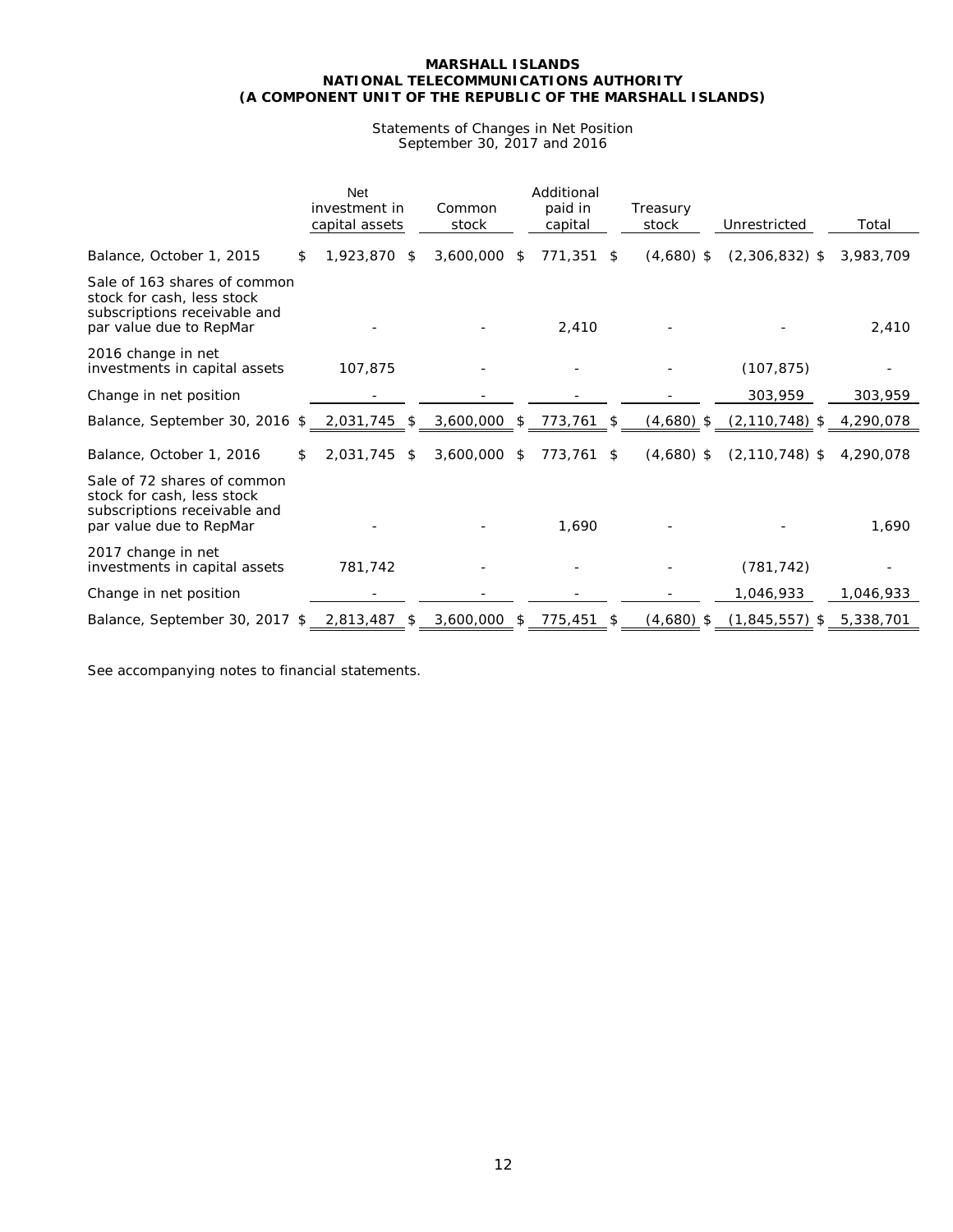# Statements of Cash Flows

Years Ended September 30, 2017 and 2016

|                                                                                                                                                                                                                | 2017                                                  | 2016                                                      |
|----------------------------------------------------------------------------------------------------------------------------------------------------------------------------------------------------------------|-------------------------------------------------------|-----------------------------------------------------------|
| Cash flows from operating activities:<br>Cash received from customers<br>Cash payments to suppliers for goods and services<br>Cash payments to employees for services                                          | \$<br>7,969,981 \$<br>(3, 712, 988)<br>(1,808,225)    | 8,768,810<br>(4,035,124)<br>(1, 819, 312)                 |
| Net cash provided by operating activities                                                                                                                                                                      | 2,448,768                                             | 2,914,374                                                 |
| Cash flows from noncapital financing activities:                                                                                                                                                               |                                                       |                                                           |
| Proceeds from the issuance of common stock<br>Proceeds of advance from RepMar<br>RepMar operating grant received                                                                                               | 1,690<br>2,182,400                                    | 2,410<br>300,000<br>1,344,465                             |
| Net cash provided by noncapital financing activities                                                                                                                                                           | 2,184,090                                             | 1,646,875                                                 |
| Cash flows from capital and related financing activities:<br>Additions to property, plant and equipment<br>Principal paid on RUS long-term debt<br>Interest paid on RUS long-term debt                         | (1,049,133)<br>(2,489,749)<br>(1,095,176)             | (1, 203, 452)<br>(1,480,012)<br>(1, 169, 992)             |
| Net cash used for capital and related financing activities                                                                                                                                                     | (4,634,058)                                           | (3,853,456)                                               |
| Cash flows from investing activities:<br>Net increase in time certificates of deposits<br>Interest received                                                                                                    | (16, 450)<br>18,497                                   | (22, 967)<br>24,669                                       |
| Net cash provided by investing activities                                                                                                                                                                      | 2,047                                                 | 1,702                                                     |
| Net change in cash and cash equivalents                                                                                                                                                                        | 847                                                   | 709,495                                                   |
| Cash and cash equivalents at beginning of year                                                                                                                                                                 | 1,693,982                                             | 984,487                                                   |
| Cash and cash equivalents at end of year                                                                                                                                                                       | \$<br>1,694,829 \$                                    | 1,693,982                                                 |
| Reconciliation of loss from operations to net cash provided by operating activities:<br>Loss from operations<br>Adjustments to reconcile loss from operations to net cash provided by<br>operating activities: | \$<br>$(54,688)$ \$                                   | (110, 714)                                                |
| Depreciation and amortization<br>Provision for doubtful accounts<br>(Increase) decrease in assets:                                                                                                             | 2,753,040                                             | 2,791,120<br>317,096                                      |
| Accounts receivable<br>Inventory<br>Other receivables<br>Other current assets<br>Increase (decrease) in liabilities:                                                                                           | (156, 205)<br>(26, 521)<br>(320, 790)<br>(41, 333)    | (132, 170)<br>10,014<br>(3,863)<br>(15, 874)              |
| Accounts payable<br>Customer deposits and advanced billings<br>Other accrued liabilities<br>Other noncurrent liabilities<br>Net cash provided by operating activities                                          | \$<br>389,378<br>(6,970)<br>(87, 153)<br>2,448,758 \$ | 257,770<br>57,650<br>(197, 885)<br>(58, 770)<br>2,914,374 |
|                                                                                                                                                                                                                |                                                       |                                                           |
| Summary disclosure of noncash activities:<br>Repayment of RepMar loan payable:<br>Operating grant from RepMar<br>Long-term debt                                                                                | \$<br>\$                                              | 300,000<br>(300,000)                                      |
|                                                                                                                                                                                                                | \$<br>\$                                              |                                                           |
| Retirement of capital assets:<br>Nondepreciable capital assets<br>Depreciable capital assets<br>Accumulated depreciation<br>Loss on retirement of capital assets                                               | \$<br>\$<br>476,617<br>(472, 517)<br>(4, 100)         | 50,979<br>19,698,269<br>(19,664,779)<br>(84, 469)         |
|                                                                                                                                                                                                                | \$<br>\$<br>$\overline{\phantom{a}}$                  |                                                           |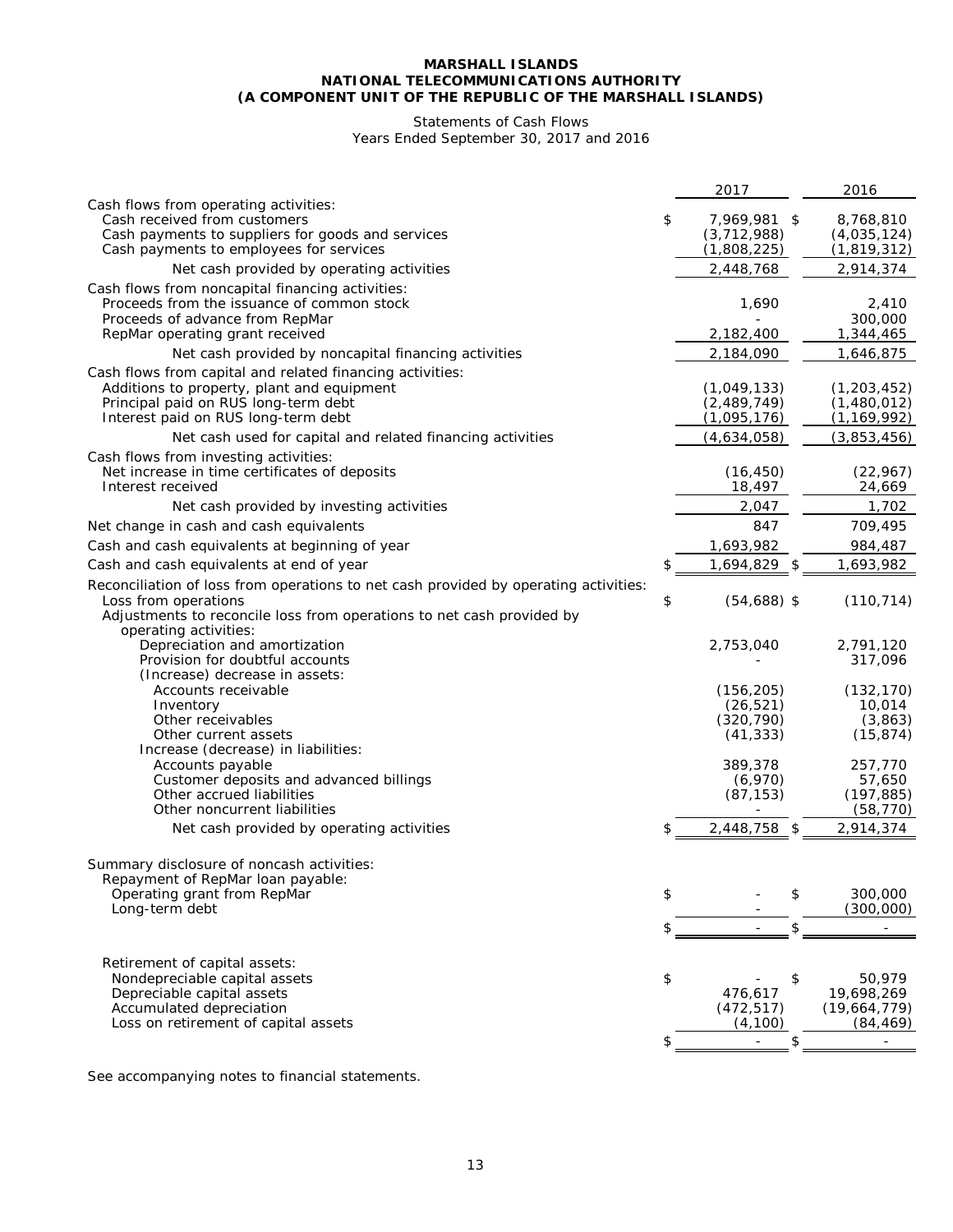Notes to Financial Statements September 30, 2017 and 2016

#### (1) Organization

The Marshall Islands National Telecommunications Authority (NTA), a component unit of the Republic of the Marshall Islands (RepMar), is a local exchange carrier (LEC) and an international exchange carrier providing local telephone service, cellular service, internet access, long distance telecommunication services, and digital wireless TV. NTA serves commercial and residential customers in the Marshall Islands.

NTA was created under Public Law 1987-15, which was subsequently repealed and replaced by Public Law 1990-105. NTA commenced operations on May 1, 1987. Prior to the creation of NTA, telecommunication services in the Marshall Islands were administered under RepMar's Ministry of Transportation and Communications.

On October 9, 1990, Public Law 1990-105 was passed, which changed the name of NTA to the Marshall Islands National Telecommunications Authority and also established NTA as a corporation. An appraisal of NTA's property acquired as of April 27, 1987, was conducted, and in accordance with Public Law 1990-105, the appraised amount constituted the aggregate par value of the authorized capital stock of NTA. Pursuant to the results of the appraisal, as of December 20, 1990, the Board of Directors of NTA determined the initial capital of NTA to be \$3,600,000.

Of the initial capital, stock of \$900,000 (90,000 shares of \$10 par value common stock) was issued to RepMar on December 2, 1991. The remaining 270,000 shares of common stock were considered to be unissued capital stock owned by RepMar because RepMar has full voting rights and dividend rights on the unissued shares until they are purchased by the public.

Initially, the unissued shares were offered for sale only to citizens of the Republic of the Marshall Islands under a prospectus dated November 25, 1991. In 2001 and 2002, Public Law 1990-105 was amended to increase the ownership of shares of NTA from a maximum two percent (2%) to fifty percent (50%) of total authorized stock. In addition to other changes, ownership status was changed to add legal residents, foreign investors, corporations, or entities of the Republic of the Marshall Islands as defined by public law.

Pursuant to Public Law 1990-105, \$10 of the proceeds of each share of the originally unissued common stock sold to private investors will be disbursed to RepMar. The intent of the law is for the \$10 per share payment to constitute a return of capital originally contributed by RepMar.

RepMar owns a voting majority of NTA stock and has unconditionally guaranteed the majority of NTA's RUS debt.

#### (2) Summary of Significant Accounting Policies

#### Basis of Accounting

NTA maintains a chart of accounts in accordance with the Uniform System of Accounts for telephone companies of the United States Federal Communications Commission's Rules, and in conformity with accounting principles generally accepted in the United States of America (GAAP). Additionally, NTA utilizes the accrual basis of accounting.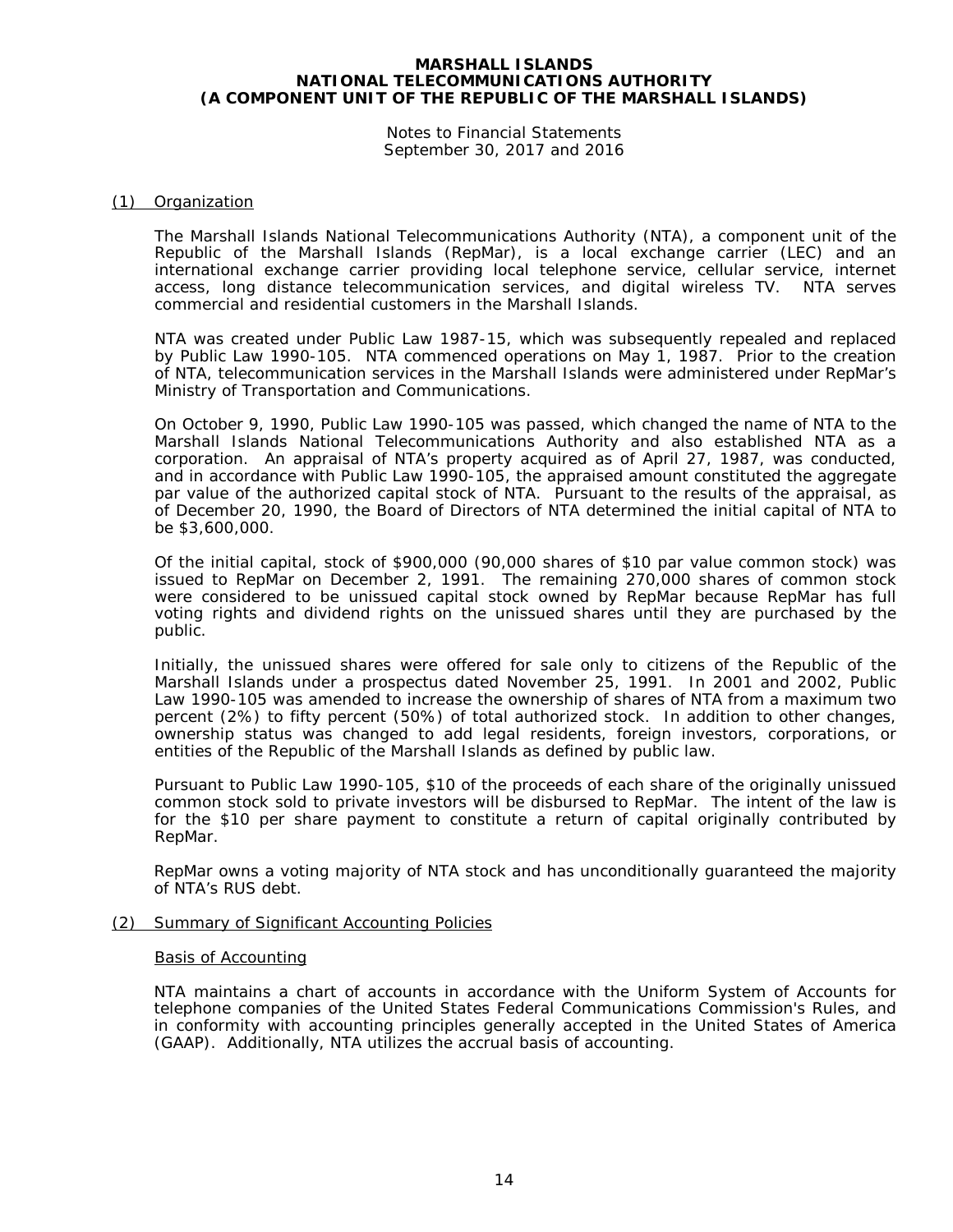Notes to Financial Statements September 30, 2017 and 2016

## (2) Summary of Significant Accounting Policies, Continued

#### Basis of Accounting, Continued

GASB Statement No. 34, *Basic Financial Statements - and Management's Discussion and Analysis - for State and Local Governments*, as amended by GASB Statement No. 37, *Basic Financial Statements - and Management's Discussion and Analysis - for State and Local Governments: Omnibus*, GASB Statement No. 38, *Certain Financial Statement Note Disclosures*, and GASB Statement No. 61, *The Financial Reporting Entity: Omnibus - an amendment of GASB Statements No. 14 and 34*, establish financial reporting standards for governmental entities, which require that management's discussion and analysis of the financial activities be included with the basic financial statements and notes and modifies certain other financial statement disclosure requirements.

To conform to these requirements, equity is presented in the following net position categories:

- Net investment in capital assets capital assets, net of accumulated depreciation and outstanding principal balances of debt attributable to the acquisition, construction or improvement of those assets.
- Restricted net position whose use by NTA is subject to externally imposed stipulations that can be fulfilled by actions of NTA pursuant to those stipulations or that expire by the passage of time. NTA has no restricted net position at September 30, 2017 and 2016.
- Unrestricted net position that is not subject to externally imposed stipulations. Unrestricted net position may be designated for specific purposes by action by management or the Board of Directors or may otherwise be limited by contractual agreements with outside parties.

#### Cash and Cash Equivalents and Time Certificates of Deposit

Cash and cash equivalents include cash on hand, demand deposits, and short-term investments with a maturity date within three months of the date acquired by NTA. Deposits maintained in time certificates of deposit with original maturity dates greater than three months are separately classified in the statement of net position.

#### Accounts Receivable

Telecommunications accounts receivable are due from businesses and individuals located within and outside of the Marshall Islands and are interest free and uncollateralized. International carrier receivables are due from entities within the United States, Japan, Fiji, Australia, and New Zealand, and are included in other accounts receivable.

Accounts receivable are stated at the amount management expects to collect on outstanding balances. Management provides for probable uncollectible amounts through a charge to earnings and a credit to a valuation allowance based on its assessment of the current status of individual accounts. Balances that are still outstanding after management has used reasonable collection effects are written off through a charge to the valuation allowance and a credit to accounts receivable.

# Materials and Supplies

Materials and supplies are valued at cost, which approximates market, using the first-in-firstout (FIFO) method.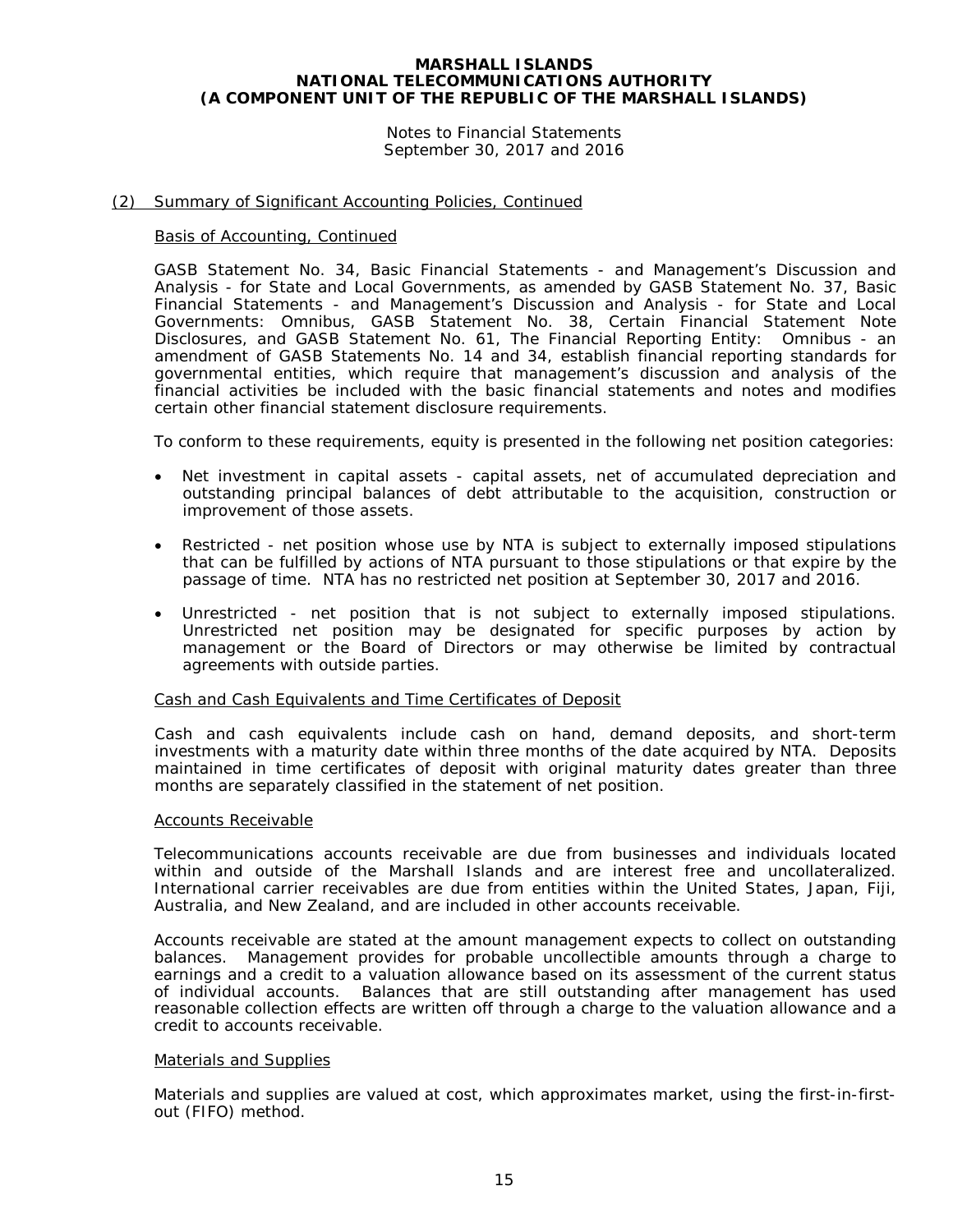Notes to Financial Statements September 30, 2017 and 2016

## (2) Summary of Significant Accounting Policies, Continued

#### Plant under Construction

Plant under construction represents the accumulated costs of unfinished capital projects. These costs are capitalized as property, plant and equipment upon completion of each project.

#### Property, Plant and Equipment

Property, plant and equipment are stated at cost. NTA follows the capitalization policy prescribed by the FCC for regulated telephone companies. This policy requires the capitalization of all assets regardless of cost except for certain general support and central office assets costing less than \$2,000, which are expensed when purchased. The cost of maintenance and repairs is charged to operating expenses.

Plant and equipment on hand at September 30, 1989, was valued by an independent source in order to determine estimated cost. All other assets are valued at actual purchase cost.

Property, plant, and equipment are depreciated using the straight-line method based on the estimated useful lives of the respective assets.

#### Indefeasible Right of Use

NTA has capitalized the cost of acquisition of the exclusive right to use a specified amount of fiber capacity for a period of time, which is amortized over the length of the term of the capacity agreement on the straight line method.

#### Valuation of Long-Lived Assets

NTA, using its best estimates based on reasonable and supportable assumptions and projections, reviews assets for impairment whenever events or changes in circumstances have indicated that the carrying amount of its assets might not be recoverable. Impaired assets are reported at the lower of cost or fair value. During the years ended September 30, 2017 and 2016, no assets had been written down.

#### Deferred Outflows of Resources

In addition to assets, the statement of net position will sometimes report a separate section for deferred outflows of resources. This separate financial statement element represents a consumption of net position that applies to a future period and so will not be recognized as an outflow of resources (deduction of net position) until then. NTA has no items that qualify for reporting in this category.

#### Deposits and advance billings

Deposits and advance billings include amounts received for telecommunications services prior to the end of the fiscal year but related to the subsequent accounting period.

## Deferred Inflows of Resources

In addition to liabilities, the statement of net position will sometimes report a separate section for deferred inflows of resources. This separate financial statement element represents an acquisition of net position that applies to a future period and so will not be recognized as an inflow of resources (additions to net position) until then. NTA has no items that qualify for reporting in this category.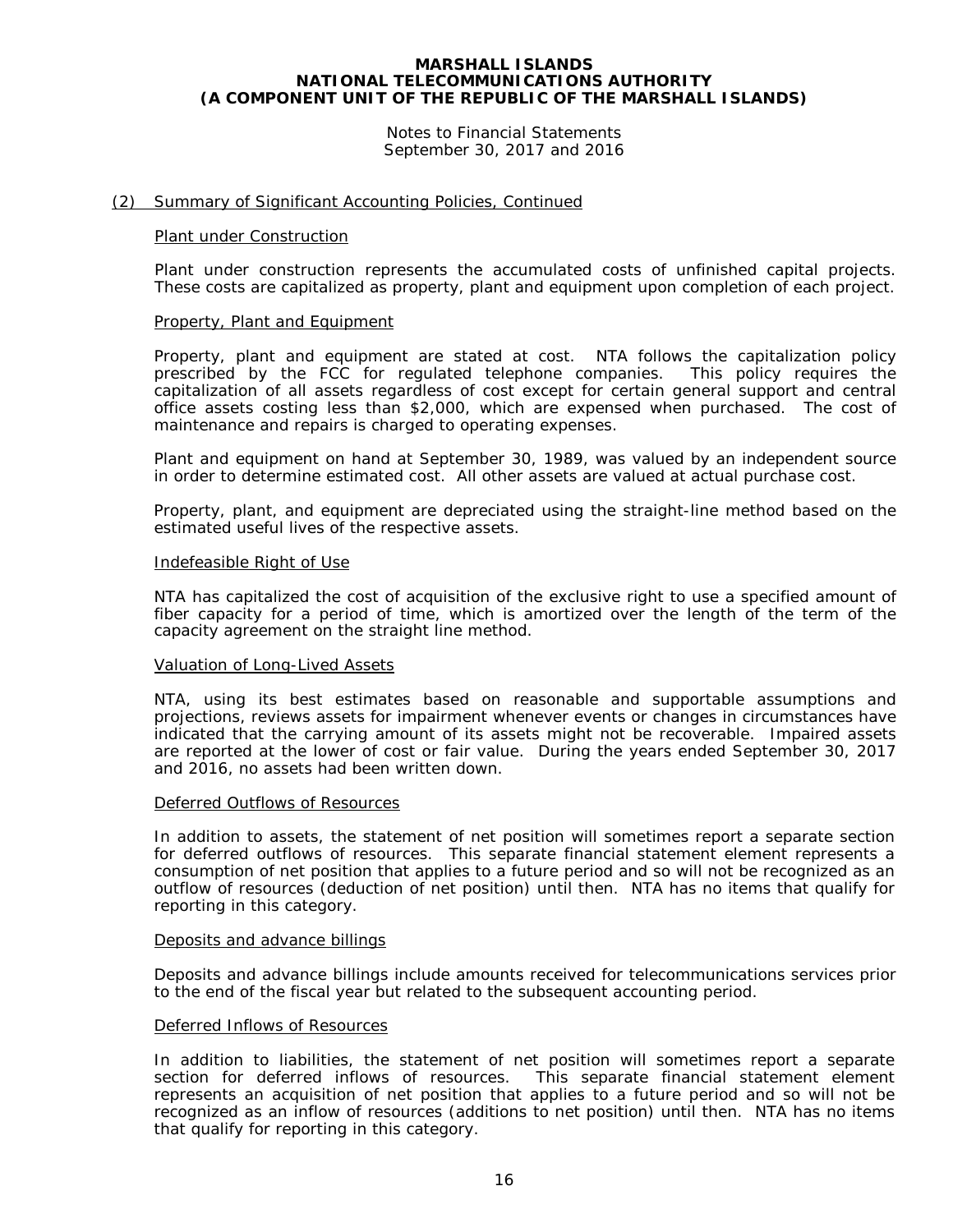Notes to Financial Statements September 30, 2017 and 2016

## (2) Summary of Significant Accounting Policies, Continued

#### Revenue Recognition and Classification

Billings for basic area revenue and private line access revenues are rendered monthly in advance. Advance billings are accrued and are subsequently adjusted based on actual usage in the period earned. Prepaid card revenues are recorded when the cards are sold and subsequently reclassified to cellular services revenues based on the actual usage of the prepaid card.

Long distance network services revenues based on a per-minute charge paid by the end user or other telecommunications service providers. These revenues are billed in arrears, but are recognized in the month that service is provided.

NTA records all revenue generated from providing telecommunications services as operating revenue, including local service, long distance, internet, and cellular services. Non-operating revenues and expenses result from capital, financing and investing activities and consist of interest income, interest paid on long-term debt, and grant funds received.

## Taxes

Corporate profits are not subject to income tax in the Republic of the Marshall Islands. The Government of the Republic of the Marshall Islands imposes a gross revenue tax of 3% on revenues. Pursuant to the Income Tax Act of 1989, as amended, sales of telecommunications services by public utility companies are exempt from gross revenue tax. Accordingly, NTA is exempt from this tax relating to gross revenue from sales of telecommunications services.

## New Accounting Standards

During the year ended September 30, 2017, NTA implemented the following pronouncements:

- GASB Statement No. 73, *Accounting and Financial Reporting for Pensions and Related Assets That Are Not Within the Scope of GASB Statement 68, and Amendments to Certain Provisions of GASB Statements 67 and 68*, which aligns the reporting requirements for pensions and pension plans not covered in GASB Statements 67 and 68 with the reporting requirements in Statement 68.
- GASB Statement No. 74, *Financial Reporting for Postemployment Benefit Plans Other Than Pension Plans*, which replaces Statements No. 43, *Financial Reporting for Postemployment Benefit Plans Other Than Pension Plans, as amended*, and No. 57, *OPEB Measurements by Agent Employers and Agent Multiple-Employer Plans*, and addresses financial reporting requirements for governments whose employees are provided with postemployment benefits other than pensions (other postemployment benefits or OPEB).
- GASB Statement No. 77, *Tax Abatement Disclosures*, which requires governments that enter into tax abatement agreements to disclose certain information about the agreements.
- GASB Statement No. 78, *Pensions Provided through Certain Multiple-Employer Defined Benefit Pension Plans*, which addresses a practice issue regarding the scope and applicability of Statement No. 68, *Accounting and Financial Reporting for Pensions*.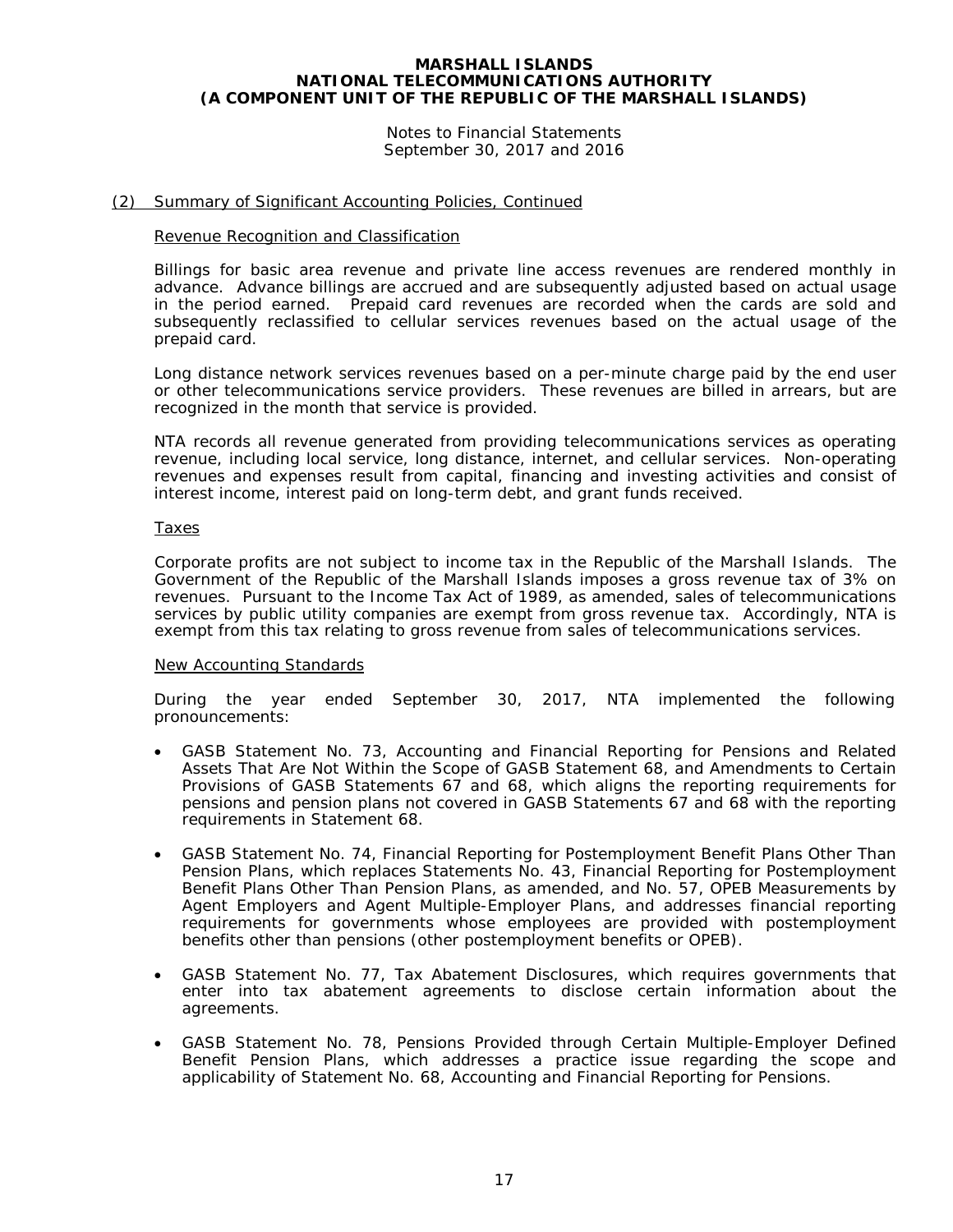Notes to Financial Statements September 30, 2017 and 2016

## (2) Summary of Significant Accounting Policies, Continued

New Accounting Standards, Continued

- GASB Statement No. 80, *Blending Requirements for Certain Component Units - an amendment of GASB Statement No. 14*, which improves financial reporting by clarifying the financial statement presentation requirements for certain component units.
- GASB Statement No. 82, *Pension Issues - an amendment of GASB Statements No. 67, No. 68, and No. 73*, which addresses issues regarding (1) the presentation of payroll-related measures in required supplementary information, (2) the selection of assumptions and the treatment of deviations from the guidance in an Actuarial Standard of Practice for financial reporting purposes, and (3) the classification of payments made by employers to satisfy employee (plan member) contribution requirements.

The implementation of these statements did not have a material effect on the accompanying financial statements.

In June 2015, GASB issued Statement No. 75, *Accounting and Financial Reporting for Postemployment Benefits Other Than Pensions*, which replaces the requirements of Statements No. 45, *Accounting and Financial Reporting by Employers for Postemployment Benefits Other Than Pensions*, as amended, and No. 57, *OPEB Measurements by Agent Employers and Agent Multiple-Employer Plans*, and provides guidance on reporting by governments that provide OPEB to their employees and for governments that finance OPEB for employees of other governments. The provisions in Statement No. 75 are effective for fiscal years beginning after June 15, 2017. Management does not believe that the implementation of this statement will have a material effect on the financial statements.

In March 2016, GASB issued Statement No. 81, *Irrevocable Split-Interest Agreements,* which improves accounting and financial reporting for irrevocable split-interest agreements by providing recognition and measurement guidance for situations in which a government is a beneficiary of the agreement. The provisions in Statement No. 81 are effective for fiscal years beginning after December 15, 2016. Management does not believe that the implementation of this statement will have a material effect on the financial statements.

In November 2016, GASB issued Statement No. 83, *Certain Asset Retirement Obligations*, which addresses accounting and financial reporting for certain asset retirement obligations (AROs) associated with the retirement of a tangible capital asset. The provisions in Statement No. 83 are effective for fiscal years beginning after June 15, 2018. Management does not believe that the implementation of this statement will have a material effect on the financial statements.

In January 2017, GASB issued Statement No. 84, *Fiduciary Activities*, which establishes criteria for identifying fiduciary activities of all state and local governments. The provisions in Statement No. 84 are effective for fiscal years beginning after December 15, 2018. Management does not believe that the implementation of this statement will have a material effect on the financial statements.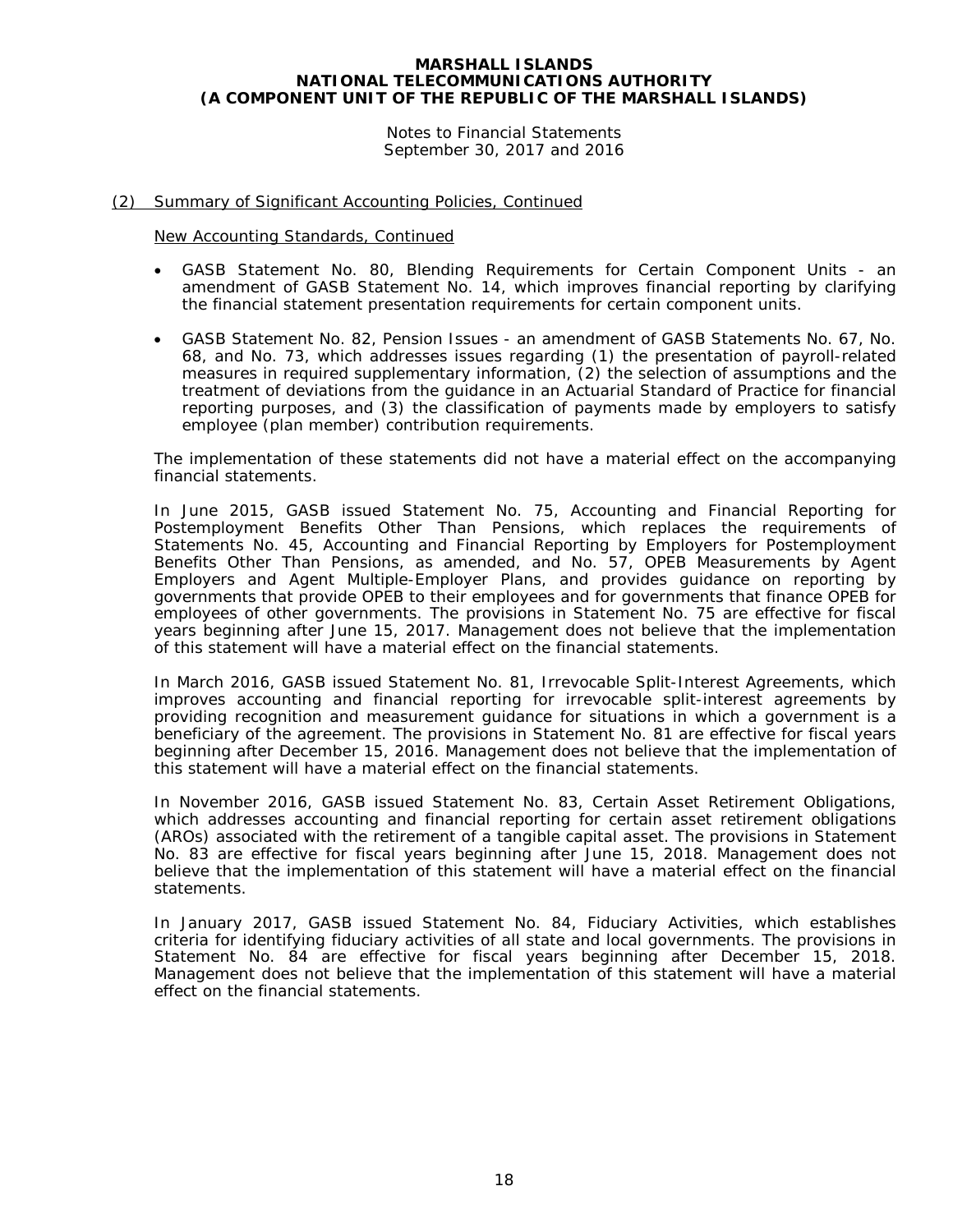Notes to Financial Statements September 30, 2017 and 2016

## (2) Summary of Significant Accounting Policies, Continued

#### New Accounting Standards, Continued

In March 2017, GASB issued Statement No. 85, *Omnibus 2017*, which addresses practice issues that have been identified during implementation and application of certain GASB Statements including issues related to blending component units, goodwill, fair value measurement and application, and postemployment benefits (pensions and other postemployment benefits). The provisions in Statement No. 85 are effective for fiscal years beginning after June 15, 2017. Management does not believe that the implementation of this statement will have a material effect on the financial statements.

In May 2017, GASB issued Statement No. 86, *Certain Debt Extinguishment Issues*, which improves consistency in accounting and financial reporting for in-substance defeasance of debt. The provisions in Statement No. 86 are effective for fiscal years beginning after June 15, 2017. Management does not believe that the implementation of this statement will have a material effect on the financial statements.

In June 2017, GASB issued Statement No. 87, *Leases*, which establishes a single model for lease accounting based on the foundational principle that leases are financings of the right to use an underlying asset. The provisions in Statement No. 87 are effective for fiscal years beginning after December 15, 2019. Management has yet to determine whether the implementation of this statement will have a material effect on the financial statements.

#### Management Estimates

The preparation of financial statements in accordance with GAAP requires management to make estimates and assumptions that affect the reported amounts of assets and deferred outflows of resources, liabilities and deferred inflows of resources, and disclosure of contingent assets and liabilities at the date of the financial statements and the reported amounts of revenues and expenses during the reporting period. Actual results could differ from those estimates.

#### (3) Deposits

The deposit and investment policies of NTA are governed by the Board of Directors. As such, the Board of Directors is authorized to delegate certain responsibilities to third parties. Investment managers have discretion to purchase, sell, or hold the specific securities to meet the objectives set forth in the investment policy.

Generally, NTA can invest in bonds and other indebtedness of the U.S. and in preferred or common stock of any corporation created or existing under the laws of the U.S. or any U.S. state, territory, or commonwealth. Additionally, a maximum of 25% of the total portfolio may be invested in non-U.S. equities.

Custodial credit risk is the risk that in the event of a bank failure, NTA's deposits may not be returned to it. Such deposits are not covered by depository insurance and are either uncollateralized or collateralized with securities held by the pledging financial institution but not in NTA's name. NTA does not have a deposit policy for custodial credit risk.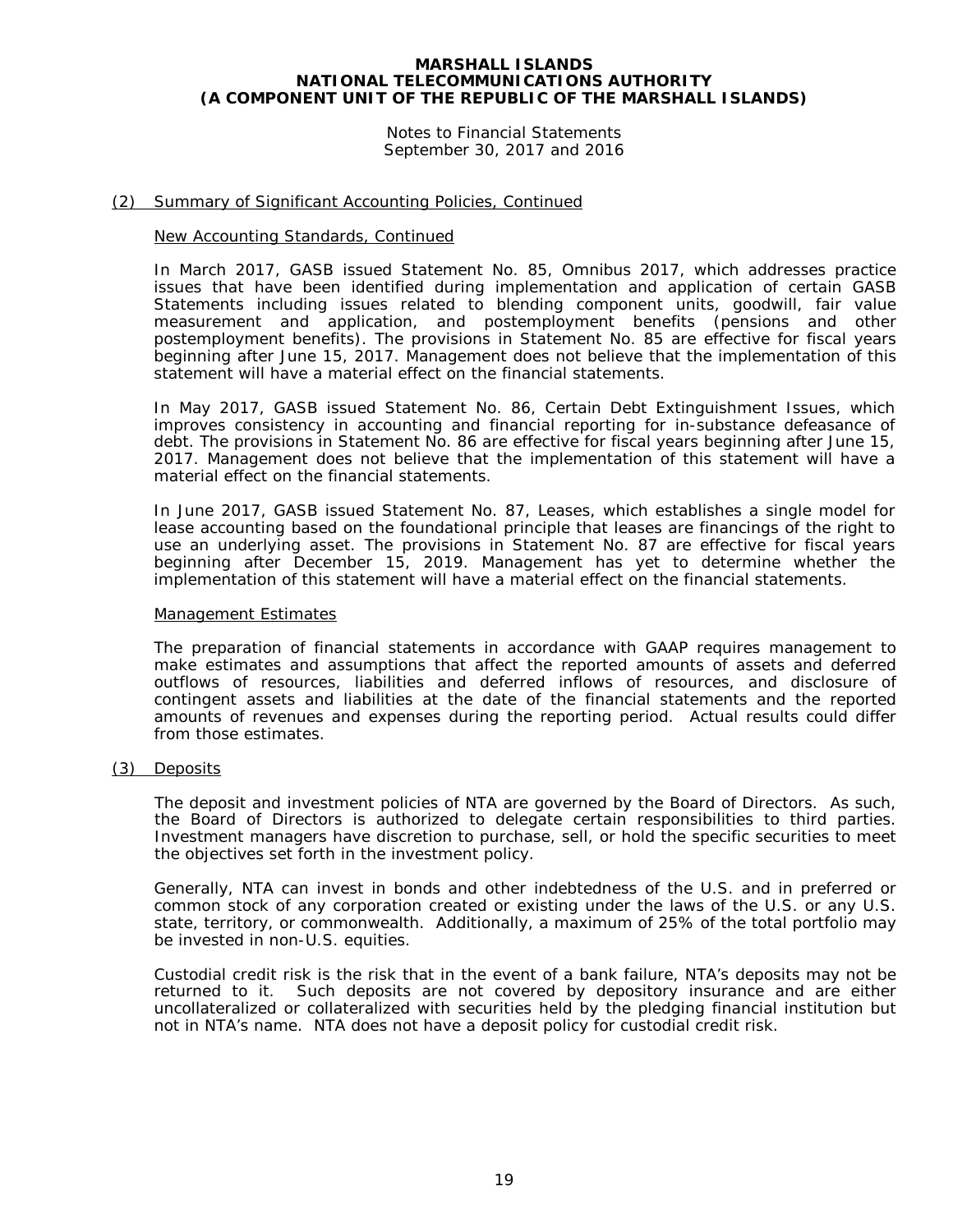Notes to Financial Statements September 30, 2017 and 2016

#### (3) Deposits, Continued

As of September 30, 2017 and 2016, the carrying amount of NTA's total cash and cash equivalents and time certificates of deposit was  $\frac{2474}{567}$  and  $\frac{27457}{270}$ , respectively, and the corresponding bank balances were \$2,622,473 and \$2,609,934, respectively. Of the bank balances, \$1,716,306 and \$1,752,300, respectively, were maintained in a financial institution subject to Federal Deposit Insurance Corporation (FDIC) insurance. The remaining amount of \$906,167 and \$857,634, respectively, were maintained in a financial institution not subject to not subject to depository insurance. As of September 30, 2017 and 2016, bank deposits in the amount of \$250,000 were FDIC insured. NTA does not require collateralization of its cash deposits; therefore, deposit levels in excess of FDIC insurance coverage are uncollateralized. Accordingly, these deposits are exposed to custodial credit risk. NTA has not experienced any losses in such accounts and management believes it is not exposed to any significant credit risk on its deposits.

#### (4) Capital Assets

Capital asset activity for the years ended September 30, 2017 and 2016 are as follows:

|                                  | Estimated    | Balance            |                     |                  | Balance          |
|----------------------------------|--------------|--------------------|---------------------|------------------|------------------|
|                                  | Useful       | October            |                     | Transfers and    | September        |
|                                  | Lives        | 1,2016             | Additions           | Retirements      | 30, 2017         |
| Nondepreciable capital assets:   |              |                    |                     |                  |                  |
| Plant under construction         |              | 818,642<br>\$      | 659,803<br>\$       | \$<br>(815, 475) | 662,970<br>\$    |
| Depreciable capital assets:      |              |                    |                     |                  |                  |
| General support assets           | $5 - 40$ yrs | 9,505,529          | 169,500             | (307, 666)       | 9,367,363        |
| Central office assets            | $5 - 20$ yrs | 13,713,046         | 109,125             | 73,209           | 13,895,380       |
| Cable and wire facilities assets | 20 - 25 yrs  | 11,984,532         | 82,133              | (81, 520)        | 11,985,145       |
| Wireless phone assets            | 15 yrs       | 5,738,945          | 14,963              | 654,835          | 6,408,743        |
| Wireless television assets       | $5 - 10$ yrs | 1,232,851          | 13,609              | $\sim$ $-$       | 1,246,460        |
|                                  |              | 42,174,903         | 389,330             | 338,858          | 42,903,091       |
| Less accumulated depreciation    |              | (21, 233, 735)     | (2, 493, 037)       | 472,517          | (23, 254, 255)   |
| Depreciable capital assets, net  |              | 20,941,168         | (2, 103, 707)       | 811,375          | 19,648,836       |
|                                  |              | 21,759,810         | (1, 443, 904)<br>\$ | (4, 100)<br>\$   | 20,311,806<br>\$ |
|                                  | Estimated    | Balance            |                     |                  | Balance          |
|                                  | Useful       | October            |                     | Transfers and    | September        |
|                                  | Lives        | 1,2015             | Additions           | Retirements      | 30, 2016         |
| Nondepreciable capital assets:   |              |                    |                     |                  |                  |
| Plant under construction         |              | 719,744<br>\$      | 931,564<br>\$       | (832, 666)<br>\$ | \$<br>818,642    |
| Depreciable capital assets:      |              |                    |                     |                  |                  |
| General support assets           | $5 - 40$ yrs | 10,995,619         | 72,578              | (1,562,668)      | 9,505,529        |
| Central office assets            | $5 - 20$ yrs | 21,428,485         | 183,578             | (7,899,017)      | 13,713,046       |
| Cable and wire facilities assets | 20 - 25 yrs  | 21, 157, 869       |                     | (9, 173, 337)    | 11,984,532       |
| Wireless phone assets            | 15 yrs       | 6,011,410          | 69,843              | (342, 308)       | 5,738,945        |
| Wireless television assets       | $5 - 10$ yrs | 1,226,214          | 6,637               |                  | 1,232,851        |
|                                  |              | 60,819,597         | 332,636             | (18, 977, 330)   | 42,174,903       |
| Less accumulated depreciation    |              | (38, 367, 398)     | (2,531,116)         | 19,664,779       | (21, 233, 735)   |
|                                  |              |                    |                     |                  |                  |
| Depreciable capital assets, net  |              | 22,452,199         | (2, 198, 480)       | 687,449          | 20,941,168       |
|                                  |              | 23, 171, 943<br>S. | (1, 266, 916)<br>S  | (145, 217)       | 21,759,810<br>\$ |

During the years ended September 30, 2017 and 2016, NTA retired capital assets with a cost of \$476,617 and \$19,749,248, respectively. As a result of these capital asset retirements, NTA recognized a loss on retirement of \$4,100 and \$84,469, respectively.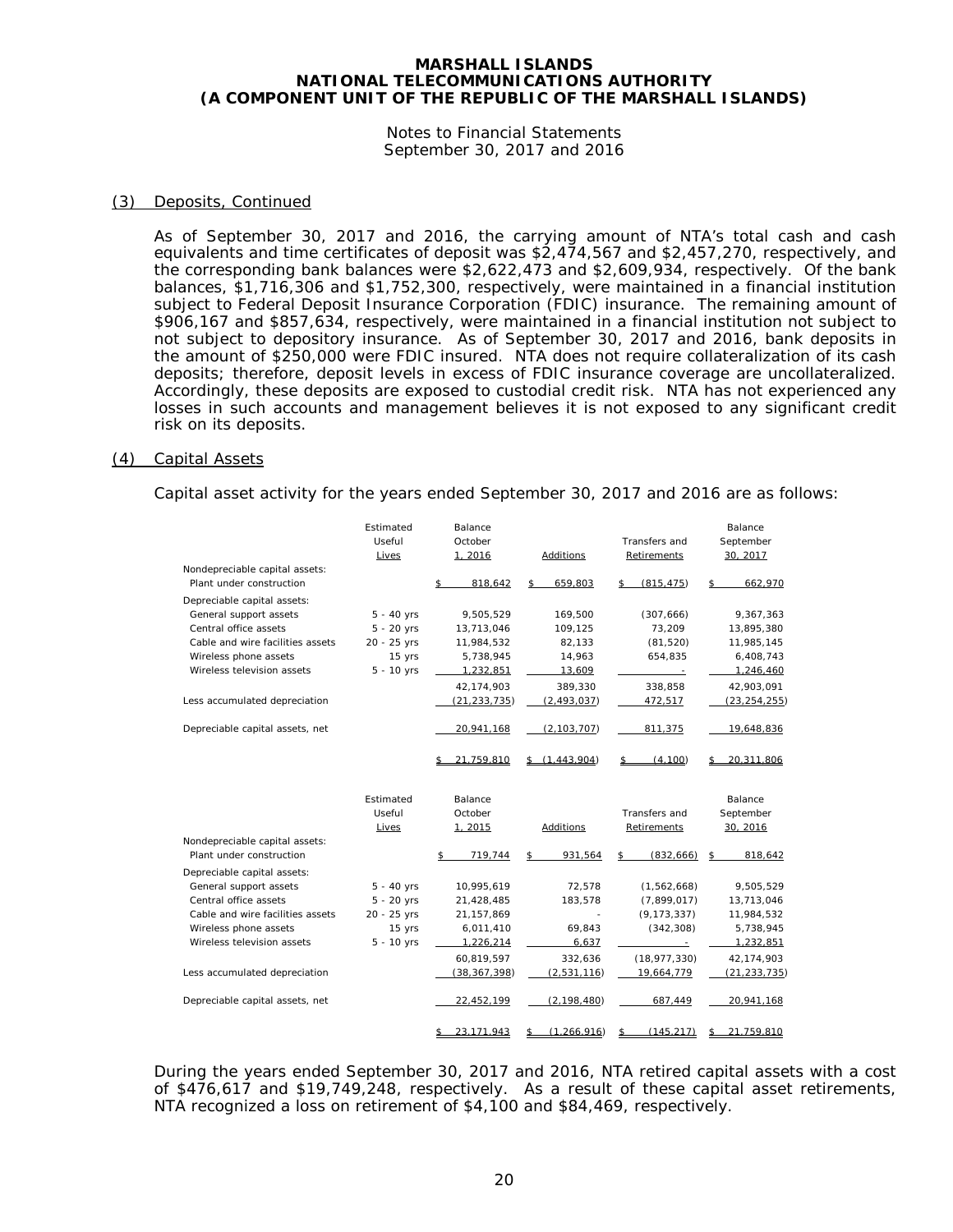Notes to Financial Statements September 30, 2017 and 2016

## (5) Indefeasible Right of Use (IRU)

On January 12, 2009, NTA entered into an IRU Capital Lease agreement with a third party for the exclusive use of 8 wave lengths of fiber capacity of the two fibers of the Kwajalein Cable System (KCS) which runs between Guam and Kwajalein and which is known as the "HANTRU1 System". Under the terms of the agreement, NTA made certain payments of \$6,500,091. The initial term of the agreement is for a period of 10 years commencing on the date NTA is initially granted access, and which term is automatically renewable for a further 10 year period and an additional 5 year period thereafter. Prior to the tenth and twentieth anniversary dates, NTA has the option to terminate this agreement; however, such is subject to prior approval of the Rural Utilities Services (RUS) of the U.S. Department of Agriculture. NTA's policy is to amortize the right of use over the 25 year period. As of September 30, 2017 and 2016, accumulated amortization expense of \$1,906,693 and \$1,646,690, respectively, has been recorded.

#### (6) Long-term Debt

Long-term debt at September 30, 2017 and 2016 is as follows:

|                                | Interest Rate     | Maturity<br>Dates | <u> 2017 </u>               | <u> 2016</u> |
|--------------------------------|-------------------|-------------------|-----------------------------|--------------|
| Rural Utilities Service (RUS)  | 5.00%             | 2025 - 2031       | $$18.290.555$ $$20.290.894$ | 3,590,572    |
| <b>Rural Utilities Service</b> | $3.64\% - 3.84\%$ | 2031              | 3,101,162                   |              |

#### \$ 21,391,717 \$ 23,881,466

Substantially all assets of NTA, including specific NTA ground leases, are pledged to secure the RUS notes. The original \$18,800,000 RUS note, approved in 1989, has been The original \$18,800,000 RUS note, approved in 1989, has been unconditionally guaranteed by RepMar, under which RepMar will make debt service payments to RUS in the event of default by NTA. In 2009, NTA was approved for additional funding from RUS in the amount of \$18,500,000 for the construction of a deep sea cable route between Majuro, Kwajalein and Guam. All of these additional funds were drawn down as of September 30, 2011. RepMar has guaranteed up to \$1,500,000 annually for the RUS debt service.

At September 30, 2016, the total principal balance of RUS long-term debt was classified as current liabilities. In 2012, NTA defaulted on its loan payments due to RUS. In 2013, NTA began making reduced monthly loan payments covering slightly more than interest. As of September 30, 2016, NTA was past due by approximately \$1,006,018. During the years ended September 30, 2017 and 2016, NTA received cash subsidies from RepMar in the amount of \$2,182,400 and \$1,344,465, respectively, which allowed NTA to make payments on principal balances. As of September 30, 2017, NTA was current on all covenants, agreements and conditions of the RUS loan. For the year ended September 30, 2018, RepMar appropriated funding to NTA in the amount of \$1,500,000 for the purpose of funding RUS loan principal balances.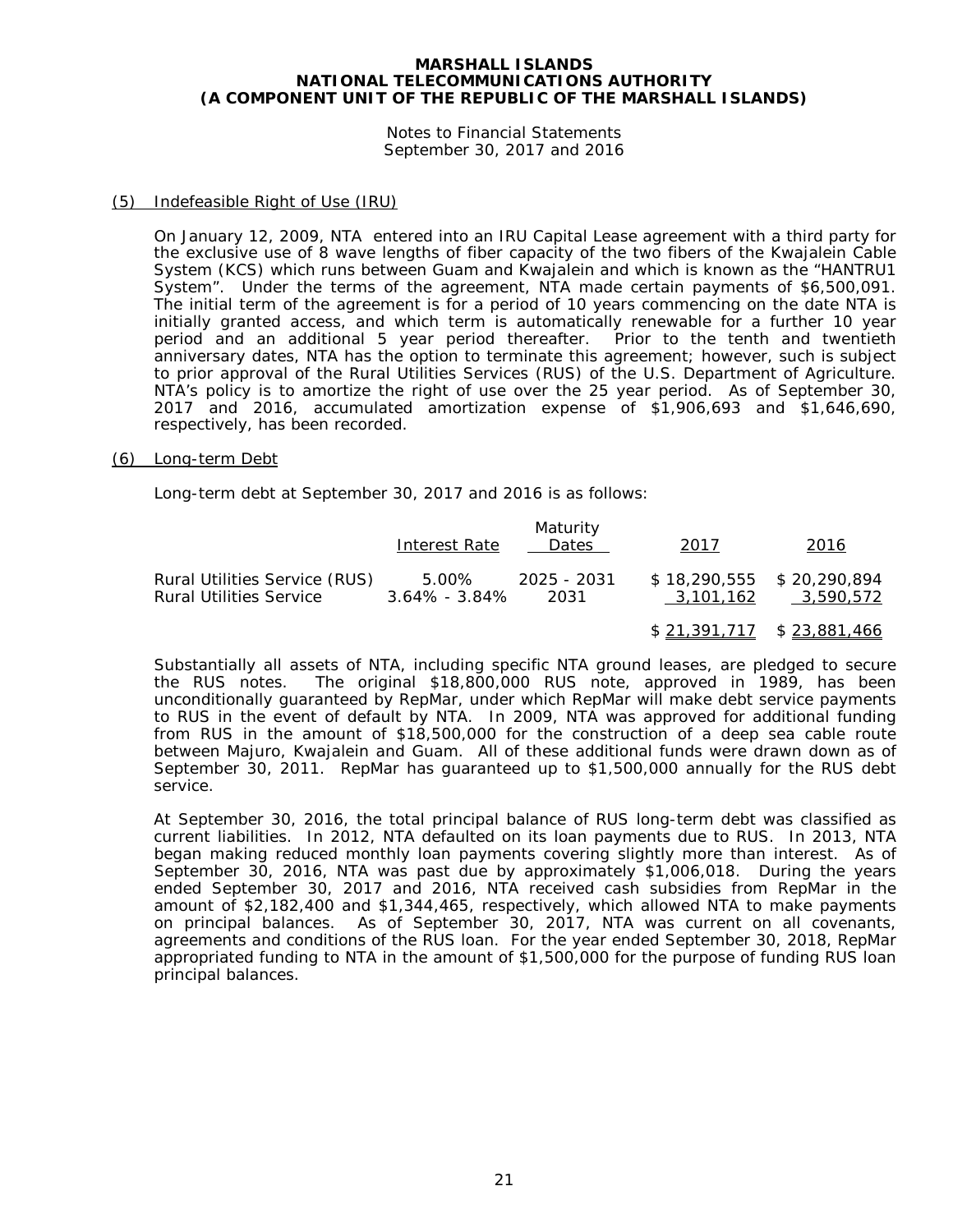Notes to Financial Statements September 30, 2017 and 2016

#### (6) Long-term Debt, Continued

Future minimum principal and interest payments on notes payable for subsequent years ending September 30, are as follows:

| Year ending September 30,            |   | Principal                                           |   | Interest                                    | Total                                                              |
|--------------------------------------|---|-----------------------------------------------------|---|---------------------------------------------|--------------------------------------------------------------------|
| 2018<br>2019<br>2020<br>2021         | S | 1,661,500<br>1,743,637<br>1,829,869<br>1,920,402    | S | 992,240 \$<br>910,103<br>823,871<br>733,338 | 2,653,740<br>2,653,740<br>2,653,740<br>2,653,740                   |
| 2022<br>$2023 - 2027$<br>2028 - 2031 |   | 2,015,450<br>8,551,914<br>3,668,945<br>\$21,391,717 |   | 638,290<br>1,794,395<br>234,813             | 2,653,740<br>10,346,309<br>3,903,758<br>$$6,127,050$ $$27,518,767$ |

The terms of the mortgage agreements contain provisions and restrictions pertaining to, among other things, the declaration or payment of cash dividends and the times interest earned ratio. In 2017, NTA did not meet the required times interest earned ratio. Management is of the opinion that the RUS is aware of this matter.

In 2011, NTA received a \$1,000,000 loan from RepMar that derives from the Compact of Free Association Infrastructure Maintenance Sector grant funds with the understanding that the loan would be converted into a grant. However, this understanding did not materialize and conversion of the loan into a grant was not approved. This loan is unsecured and interest free with annual payments due of \$100,000 commencing March 2012. As of September 30, 2017 and 2016, the outstanding balance of the loan amounted to \$700,000. NTA is currently in default and, as a result, all amounts due have been reclassified as current liabilities.

A summary of changes in long-term debt for the years ended September 30, 2017 and 2016 is as follows:

|                                              | Balance<br>October 1,<br>2016 | Additions | Reductions        | Balance<br>September<br>30, 2017 | Due Within<br>One Year |
|----------------------------------------------|-------------------------------|-----------|-------------------|----------------------------------|------------------------|
| Notes payable:<br>RUS Ioans<br>Loan payable: | \$<br>23,881,466              | \$        | \$<br>(2,489,749) | \$<br>21,391,717                 | \$<br>1,661,500        |
| RepMar                                       | 700,000                       |           |                   | 700,000                          | 100,000                |
|                                              | 24.581.466                    | \$        | (2.489.749)       | 22.091.717                       | 761.500                |
|                                              | Balance<br>October 1,<br>2015 | Additions | Reductions        | Balance<br>September<br>30, 2016 | Due Within<br>One Year |
| Notes payable:                               |                               |           |                   |                                  |                        |
| RUS Ioans<br>Loan payable:                   | \$<br>25,361,478              | \$        | \$<br>(1,480,012) | \$<br>23,881,466                 | \$<br>1,540,703        |
| RepMar                                       | 1,000,000                     |           | (300, 000)        | 700,000                          | 100,000                |
|                                              | \$<br>26.361.478              | \$        | \$<br>(1.780.012) | \$<br>24.581.466                 | \$<br>1.640.703        |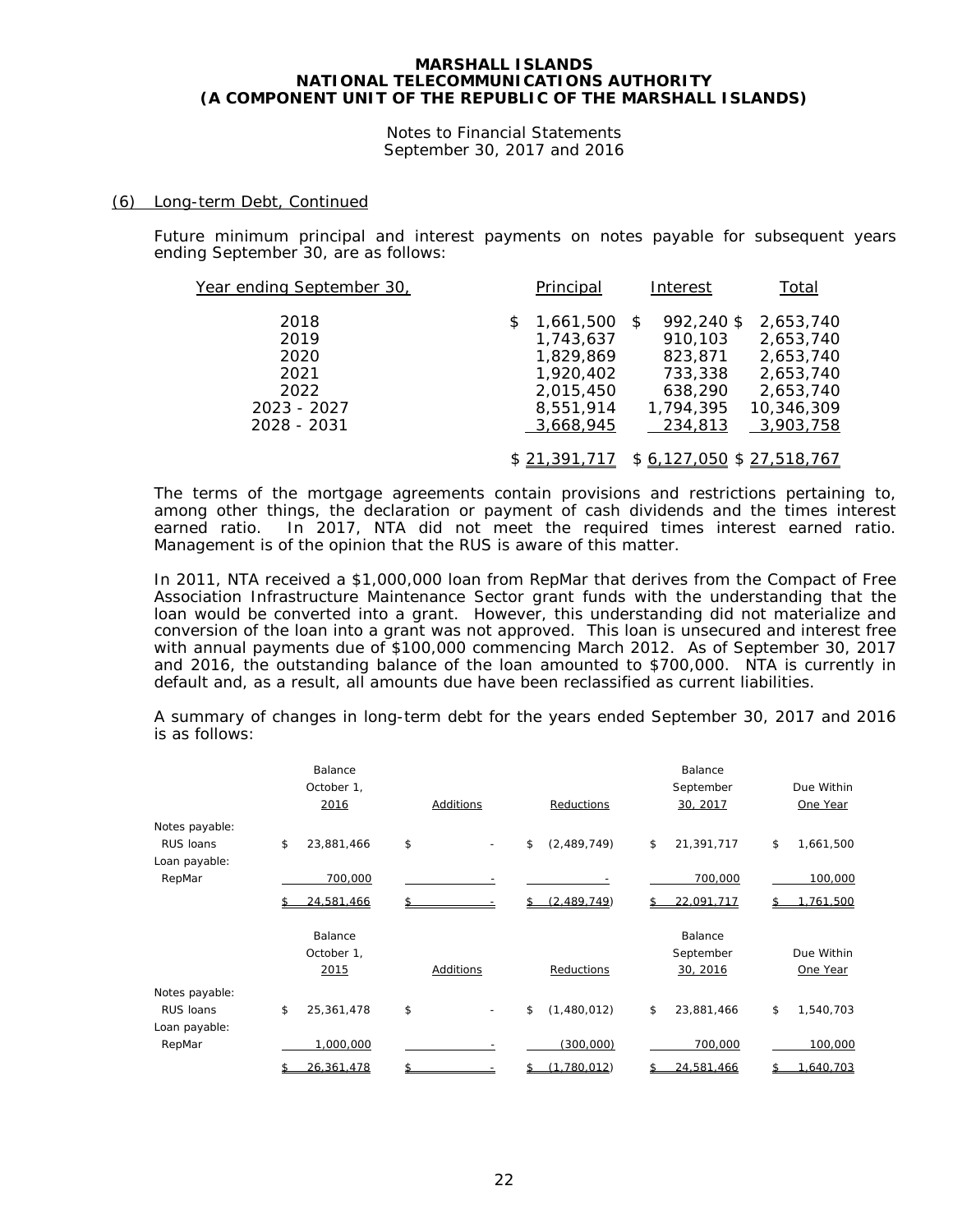Notes to Financial Statements September 30, 2017 and 2016

#### (7) Commitments

Leases

NTA has several operating leases with terms ranging from 3 to 25 years. NTA has also entered into various circuit leases expiring through 2021 and storage lease expiring through 2020.

Approximate future minimum annual lease payments are as follows:

| Year ending September 30,                                                                        | Total                                                                                              |
|--------------------------------------------------------------------------------------------------|----------------------------------------------------------------------------------------------------|
| 2018<br>2019<br>2020<br>2021<br>2022<br>2023 - 2027<br>2028 - 2032<br>2033 - 2037<br>2038 - 2041 | 771,997<br>\$<br>377,106<br>325,566<br>54,625<br>30,625<br>148,593<br>143,192<br>138,240<br>42.924 |
|                                                                                                  | \$2,032,868                                                                                        |

#### Operation, Management and Repair (OM&R) Agreement

On March 2, 2009, NTA, along with the Federated States of Micronesia Telecommunications Corporation (FSMTC), entered into an OM&R agreement with a third party for the purpose of operating, maintaining, and repairing the "Micronesian Addition", which is a subset of the HANTRU1 System. The term of the agreement coincides with the term of the IRU Capital Lease agreement wherein NTA and FSMTC are required to each make monthly payments of \$6,400 less certain service credits, and which are subject to inflationary adjustments and an annual incremental increase of 3%.

Approximate future minimum annual payments under this agreement are as follows:

| Year ending September 30,                           | Total                                                              |
|-----------------------------------------------------|--------------------------------------------------------------------|
| 2018<br>2019<br>2020<br>2021<br>2022<br>2023 - 2027 | 95,871<br>\$<br>98.747<br>101,710<br>104,761<br>107,904<br>590.062 |
| 2028 - 2032<br>2033 - 2037                          | 684.044<br>381,268<br>\$ <u>2,164,367</u>                          |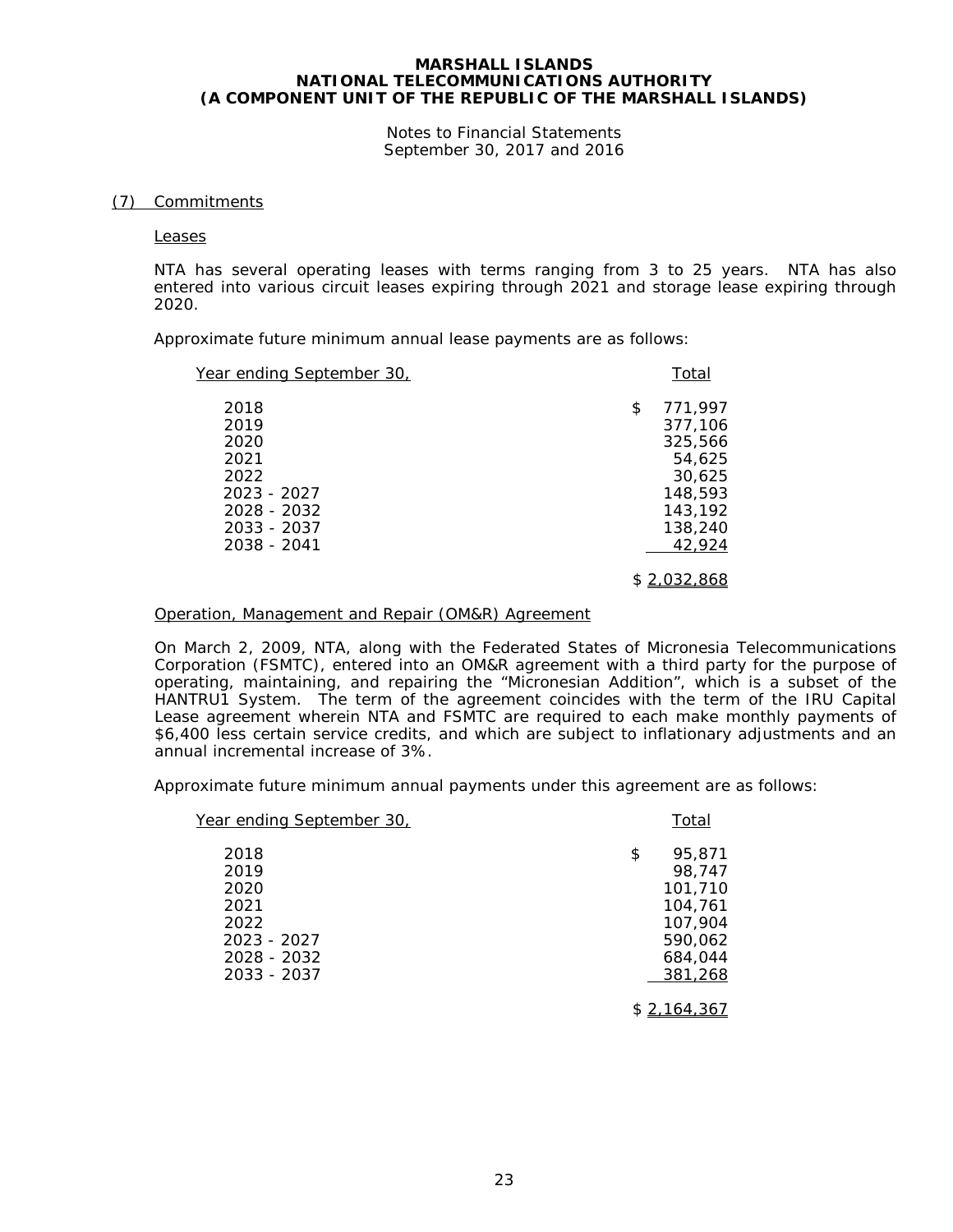Notes to Financial Statements September 30, 2017 and 2016

#### (7) Commitments, Continued

#### External Carriers

External carriers located in other countries are subject to oversight policies from their respective regulatory agencies. Currently, U.S. regulatory agencies are contemplating a reduction of the tariff rate used by NTA for settlement with certain U.S. carriers. The ultimate outcome of this matter and the related impact on NTA cannot be predicted at this time.

## 4G LTE Project

On August 9, 2016, NTA entered into a 6-year master services agreement with a vendor for the purpose of providing 4G LTE services to NTA, which NTA will re-sell to its customers. The vendor will be responsible for finance, implementation, and operation of the 4G LTE Project at no cost to NTA. Upon commencement of services, the vendor will be reimbursed from net project revenues, which are defined as new revenue generated by the project less NTA expense directly related to the project, and NTA lost revenues, which are defined as revenues lost from existing NTA services as a result of the new 4G LTE Project.

#### (8) Risk Management

NTA purchases insurance to cover risks associated with its buildings and equipment (\$28,756,868 of coverage). There have been no significant reductions in coverage, and there have been no settlements in excess of insurance coverage for the past three years. The insurance includes its properties in outer islands and the fiber cable properties. NTA also purchases insurance for its vehicles (up to \$25,000 of coverage per vehicle per incident). Additionally, NTA purchases workmen's compensation insurance (coverage of up to \$40,000 limit of liability).

## (9) Related Party Transactions

NTA is a component unit of RepMar and is therefore affiliated with all RepMar-owned and affiliated entities.

NTA's telecommunications service is provided to RepMar and all RepMar-owned and affiliated entities. Services are extended to these entities at more favorable terms and conditions than those afforded to third parties. NTA utilizes services from certain affiliated entities at substantially more favorable terms and conditions than those provided to third parties. A summary of related party transactions for the years ended September 30, 2017 and 2016 and the related receivable and payable balances as of September 30, 2017 and 2016, are as follows:

|                                                                                   |                             | 2017                                       |                          |  |  |  |
|-----------------------------------------------------------------------------------|-----------------------------|--------------------------------------------|--------------------------|--|--|--|
|                                                                                   | Expenses                    | Receivables                                | Payables                 |  |  |  |
| Marshalls Energy Company, Inc.<br>Air Marshall Islands, Inc.<br>RepMar and others | 571,744<br>2.145<br>330.374 | 25,114<br>$\mathbb{S}$<br>5.345<br>564,547 | 58,528<br>-\$<br>123,601 |  |  |  |
|                                                                                   | $$ -904,263$                | \$ 595,006                                 | \$ 182,129               |  |  |  |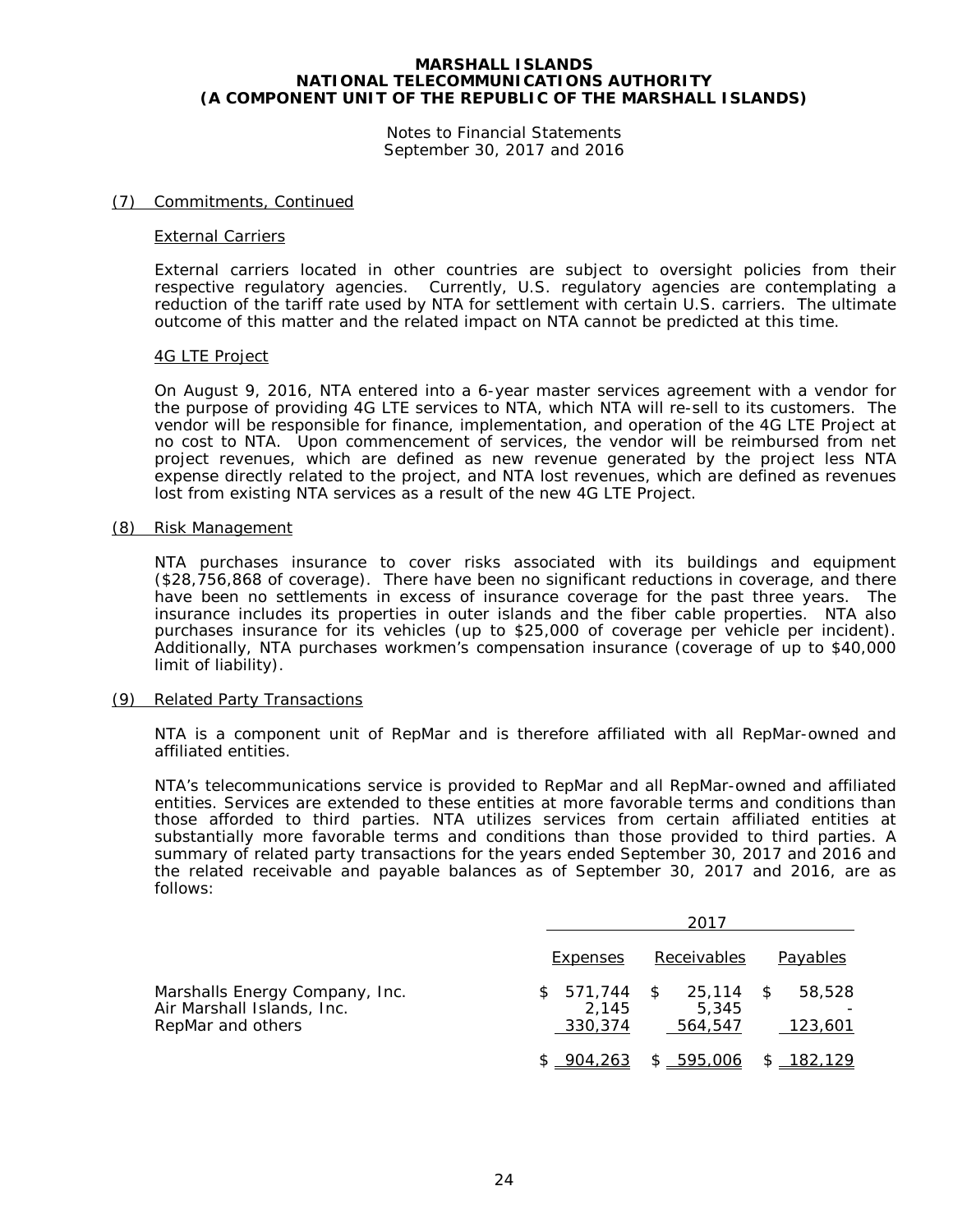Notes to Financial Statements September 30, 2017 and 2016

## (9) Related Party Transactions, Continued

|                                | 2016     |  |             |  |          |  |
|--------------------------------|----------|--|-------------|--|----------|--|
|                                | Expenses |  | Receivables |  | Payables |  |
| Marshalls Energy Company, Inc. | 503,773  |  | 85,763 \$   |  | 138,382  |  |
| Majuro Resorts, Inc.           | 18,023   |  | 4.377       |  |          |  |
| Air Marshall Islands, Inc.     | 8.766    |  | 2.116       |  |          |  |
| RepMar and others              | 307.972  |  | 429,887     |  | 128,288  |  |
|                                | 838,534  |  | 522.143     |  | 266,670  |  |

During the years ended September 30, 2017 and 2016, NTA received a cash subsidy of \$2,182,400 and \$1,344,465, respectively, from RepMar for the purpose of funding RUS loan payments. In addition, during the year ended September 30, 2016, NTA received a non-cash subsidy of \$300,000 from RepMar for the purpose of reducing NTA's loan payable to RepMar.

During the year ended September 30 2016, NTA received a cash advance of \$300,000 from RepMar for the purpose of providing funding for the 4G LTE Project, which is to be reimbursed by NTA.

At September 30, 2017 and 2016, advances to employees amounted to \$49,536 and \$15,200, respectively, reported as a component of other current assets in the accompanying statements of net position.

#### (10) Retirement Plan

NTA's retirement plan (the Plan) is a self-administered program established to pay retirement, disability and survivor income to employees and their survivors. The Plan is a contributory plan in which NTA contributes 100% of a participant's elective deferral up to 10 percent of the participant's annual salary. Participation is optional. NTA's Plan administrator include the President of NTA and certain members of management. Employer contributions to the Plan during the years ended September 30, 2017 and 2016 were \$57,810 and \$54,434, respectively. Management is of the opinion that the plan does not represent an asset or liability of NTA. At September 30, 2017 and 2016, plan assets were \$1,186,206 and \$1,068,043, respectively.

#### (11) Contingencies

## **Litigation**

In the ordinary course of business, claims have been filed against NTA. Management does not believe that the plaintiffs will prevail and the ultimate outcome is currently not determinable. Therefore, no provision has been recorded in the accompanying financial statements for losses, if any, that may result.

#### Going Concern

NTA has incurred losses from operations of \$54,688 and \$110,714 during the years ended September 30, 2017 and 2016, respectively. NTA depends on RepMar for cash and non-cash subsidies to make payments on RUS loan balances. While RepMar has provided support in the past, it is uncertain whether RepMar is willing to continue to support NTA. The the past, it is uncertain whether RepMar is willing to continue to support NTA. continuation of NTA's operations is dependent upon future financial support from RepMar in the form of operating subsidies and/or significant improvements in operations through the collection of long outstanding trade receivables and other matters. Additionally, in order for NTA to continue as a going concern, it may require RepMar's continued support to repay RUS debt as set forth in note 6.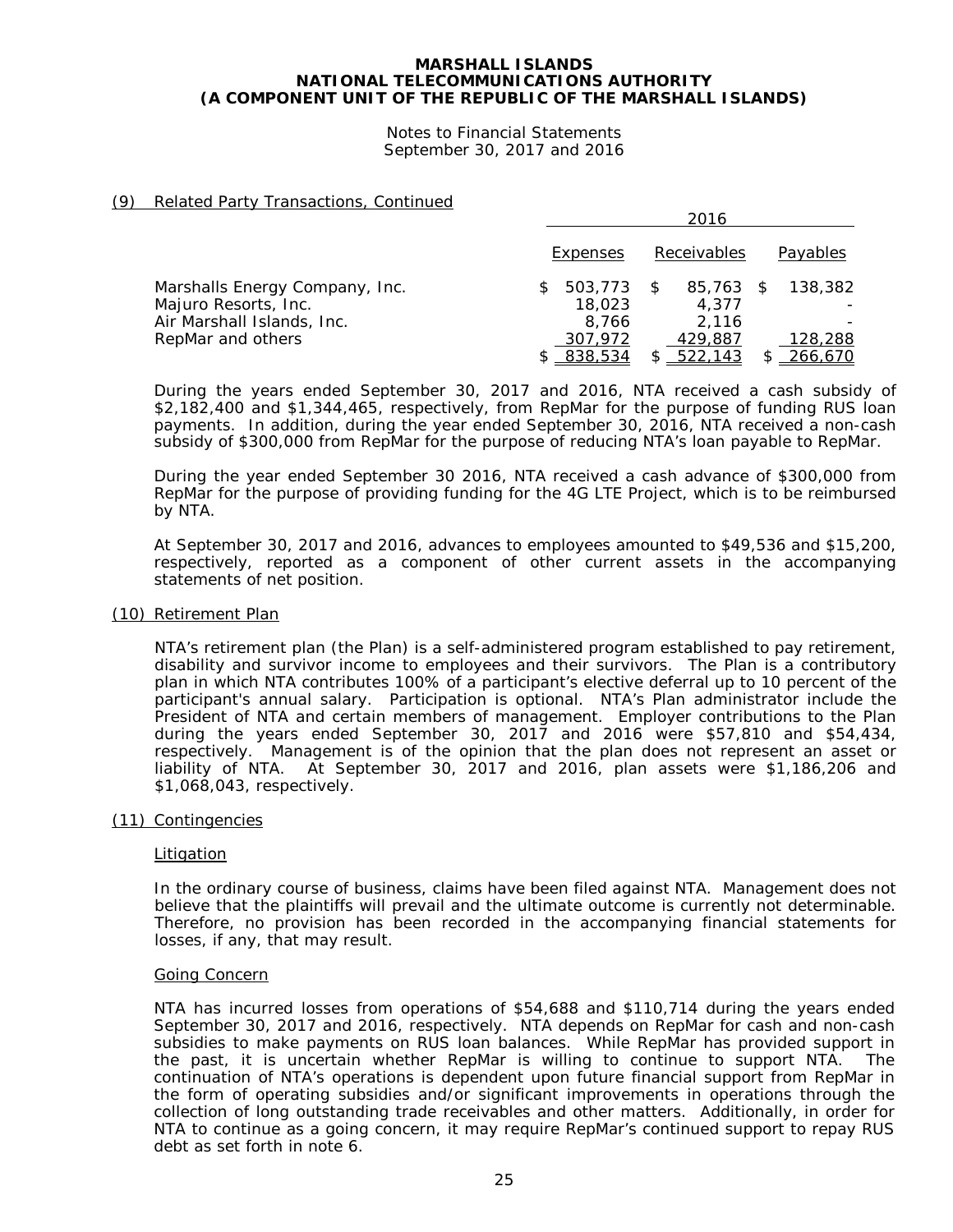

Deloitte & Touche LLP 361 South Marine Corps Drive Tamuning, GU 96913-3973 USA

Tel: +1 (671) 646-3884 Fax:  $+1$  (671) 649-4265

www.deloitte.com

## **INDEPENDENT AUDITORS' REPORT ON INTERNAL CONTROL OVER FINANCIAL REPORTING AND ON COMPLIANCE AND OTHER MATTERS BASED ON AN AUDIT OF FINANCIAL STATEMENTS PERFORMED IN ACCORDANCE WITH** *GOVERNMENT AUDITING STANDARDS*

Board of Directors Marshall Islands National Telecommunications Authority:

We have audited, in accordance with the auditing standards generally accepted in the United States of America and the standards applicable to financial audits contained in *Government Auditing Standards* issued by the Comptroller General of the United States, the financial statements of the Marshall Islands National Telecommunications Authority (NTA), which comprise the statement of net position as of September 30, 2017 and the related statements of revenues, expenses, and changes in net position and of cash flows for the year then ended, and the related notes to the financial statements, and have issued our report thereon dated February 27, 2018.

# **Internal Control Over Financial Reporting**

In planning and performing our audit of the financial statements, we considered NTA's internal control over financial reporting (internal control) to determine the audit procedures that are appropriate in the circumstances for the purpose of expressing our opinion on the financial statements, but not for the purpose of expressing an opinion on the effectiveness of NTA's internal control. Accordingly, we do not express an opinion on the effectiveness of NTA's internal control.

A *deficiency in internal control* exists when the design or operation of a control does not allow management or employees, in the normal course of performing their assigned functions, to prevent, or detect and correct, misstatements on a timely basis. A *material weakness* is a deficiency, or a combination of deficiencies, in internal control, such that there is a reasonable possibility that a material misstatement of the entity's financial statements will not be prevented, or detected and corrected on a timely basis. A *significant deficiency* is a deficiency, or a combination of deficiencies, in internal control that is less severe than a material weakness, yet important enough to merit attention by those charged with governance.

Our consideration of internal control was for the limited purpose described in the first paragraph of this section and was not designed to identify all deficiencies in internal control that might be material weaknesses or significant deficiencies and therefore, material weaknesses or significant deficiencies may exist that were not identified. We did identify certain deficiencies in internal control, described in the accompanying Schedule of Findings and Responses as items 2017-001 and 2017-003, which we consider to be material weaknesses.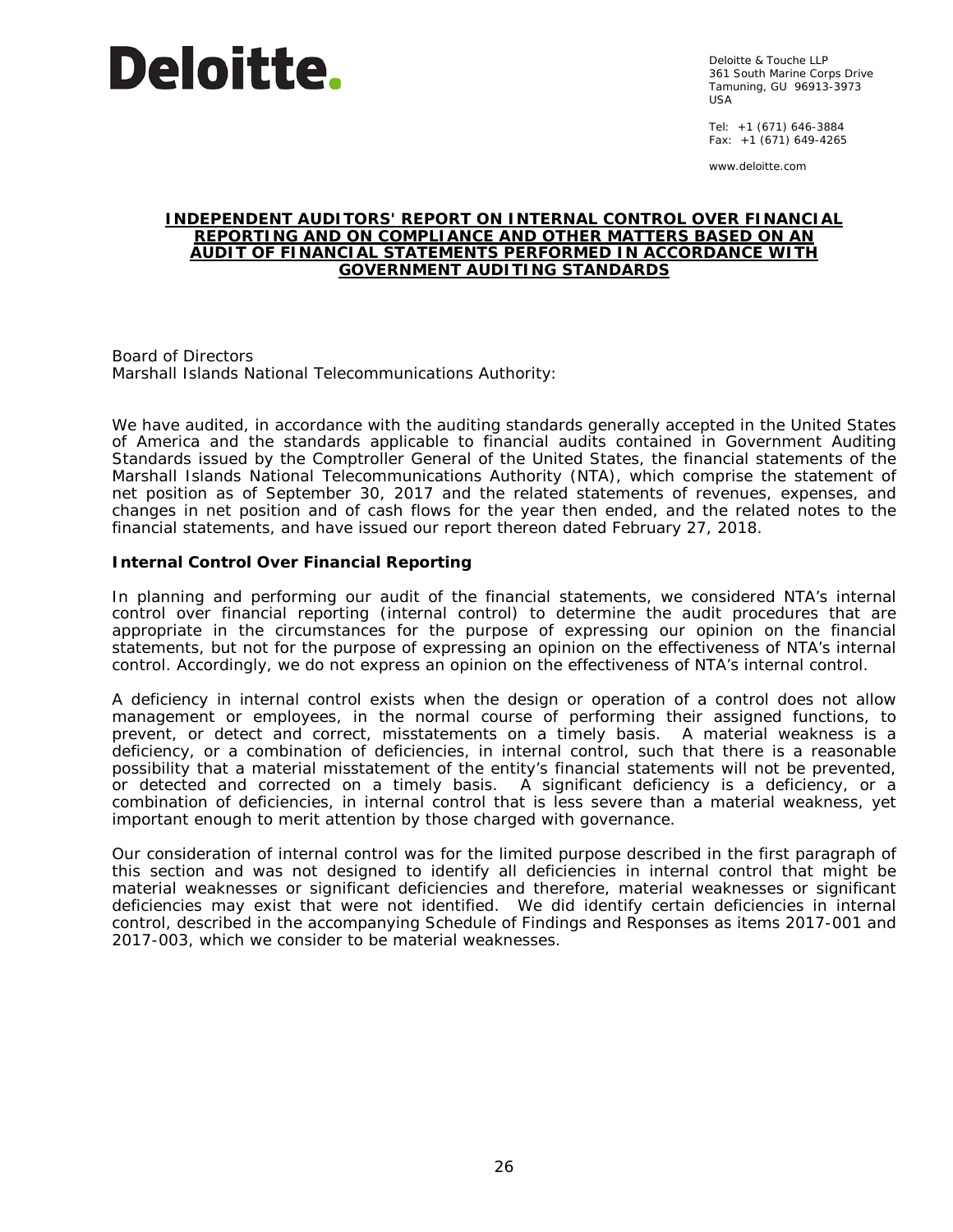# **Deloitte**

# **Compliance and Other Matters**

As part of obtaining reasonable assurance about whether NTA's financial statements are free from material misstatement, we performed tests of its compliance with certain provisions of laws, regulations, contracts, and grant agreements, noncompliance with which could have a direct and material effect on the determination of financial statement amounts. However, providing an opinion on compliance with those provisions was not an objective of our audit, and accordingly, we do not express such an opinion. The results of our tests disclosed instances of noncompliance or other matters that are required to be reported under *Government Auditing Standards* and which are described in the accompanying Schedule of Findings and Responses as item 2017-002.

# **NTA's Response to Findings**

NTA's responses to the findings identified in our audit are described in the accompanying Schedule of Findings and Responses. NTA's responses were not subjected to the auditing procedures applied in the audit of the financial statements and, accordingly, we express no opinion on them.

## **Purpose of this Report**

The purpose of this report is solely to describe the scope of our testing of internal control and compliance and the results of that testing, and not to provide an opinion on the effectiveness of the entity's internal control or on compliance. This report is an integral part of an audit performed in accordance with *Government Auditing Standards* in considering the entity's internal control and compliance. Accordingly, this communication is not suitable for any other purpose.

Jacket

February 27, 2018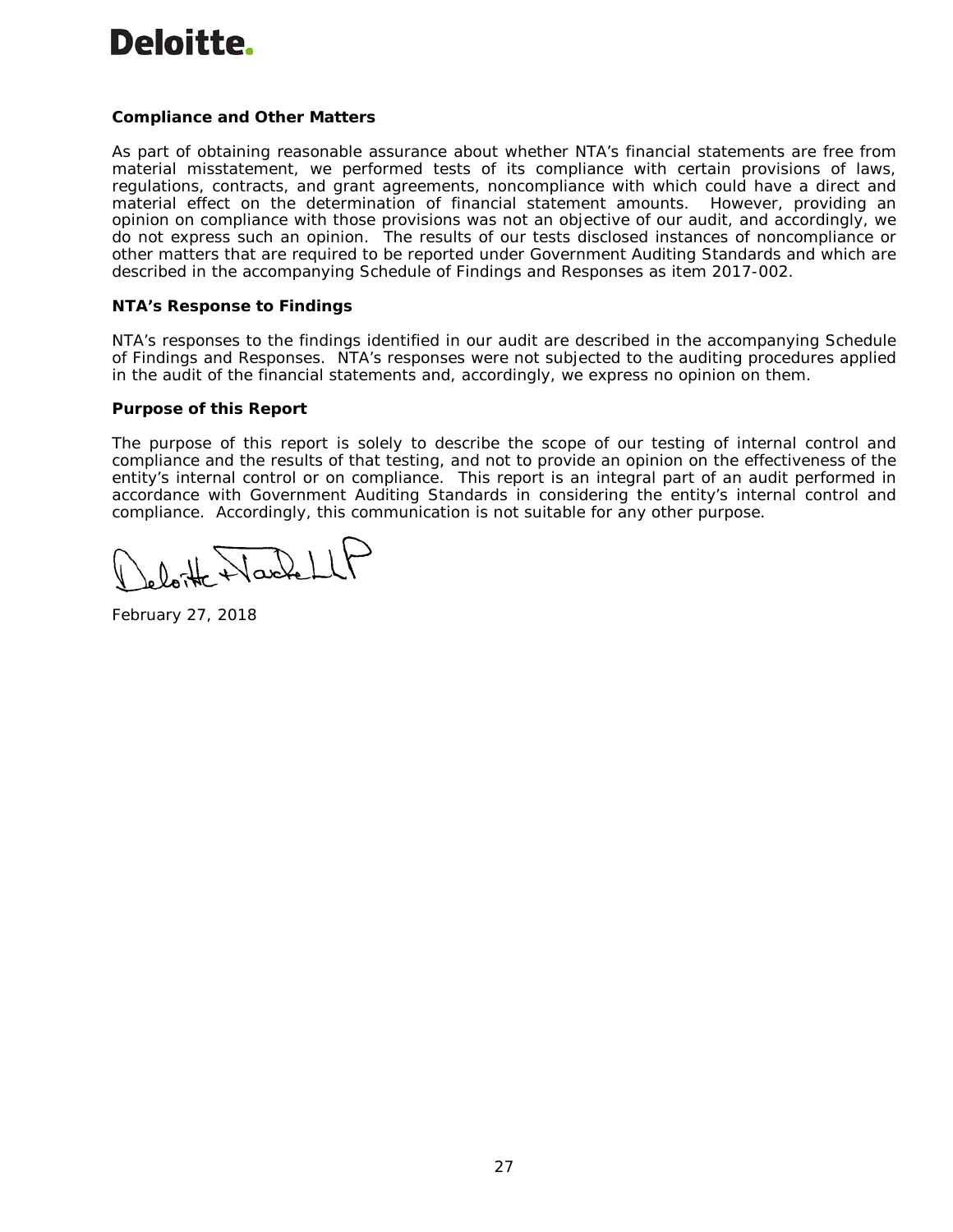## **MARSHALL ISLANDS NATIONAL TELECOMMUNICATIONS AUTHORITY**

Schedule of Findings and Responses Year Ended September 30, 2017

Finding No. 2017-001

#### Bank Reconciliations

Criteria: Financial reporting necessitates adequate internal control in review and timely performance of bank reconciliations.

#### Condition:

- 1. Monthly bank reconciliations were not timely performed. The September 2017 BOG savings account reconciliation indicated \$28,646 reconciling item. As this amount was not considered material to the financial statements, no audit adjustment was proposed.
- 2. A transfer out of \$100,000 from BOG savings account was improperly included as a reconciling item in the September 2017 account reconciliation. This misstatement was corrected during the audit process.
- 3. An \$8,162 check (#40826) was voided yet included in the September 2017 bank reconciliation as an outstanding check. This exception has been addressed in the prior year audit finding. As this amount was not considered material to the financial statements, no audit adjustment was proposed.
- 4. An unreconciled \$58,793 cash account was noted as of September 30, 2017. As this amount was not considered material to the financial statements, no audit adjustment was proposed.
- 5. Stale checks of \$58,976 were included in the September 2017 bank reconciliations. As this amount was not considered material to the financial statements, no audit adjustment was proposed.

Cause: The cause of the above condition is lack of adequate internal control policies and procedures requiring that bank reconciliations be timely performed and independently reviewed.

Effect: The effect of the above condition is the misstatement of cash accounts that were corrected during the audit process.

Recommendation: We recommend management implement internal control policies and procedures requiring that bank reconciliations be timely performed and independently reviewed.

Prior year Status: The lack of adequate internal control in review and timely performance for bank reconciliations was reported as a finding in the prior year audit as item 2016-001.

Auditee Response and Corrective Action Plan: As stated in last year's audit, NTA management recognizes the problem of timely reconciliation of bank accounts as an ongoing concern for our finance department. Management agrees with the finding and is committed to continue to work with our finance staff to address the issue, including recruitment of an additional qualified accountant.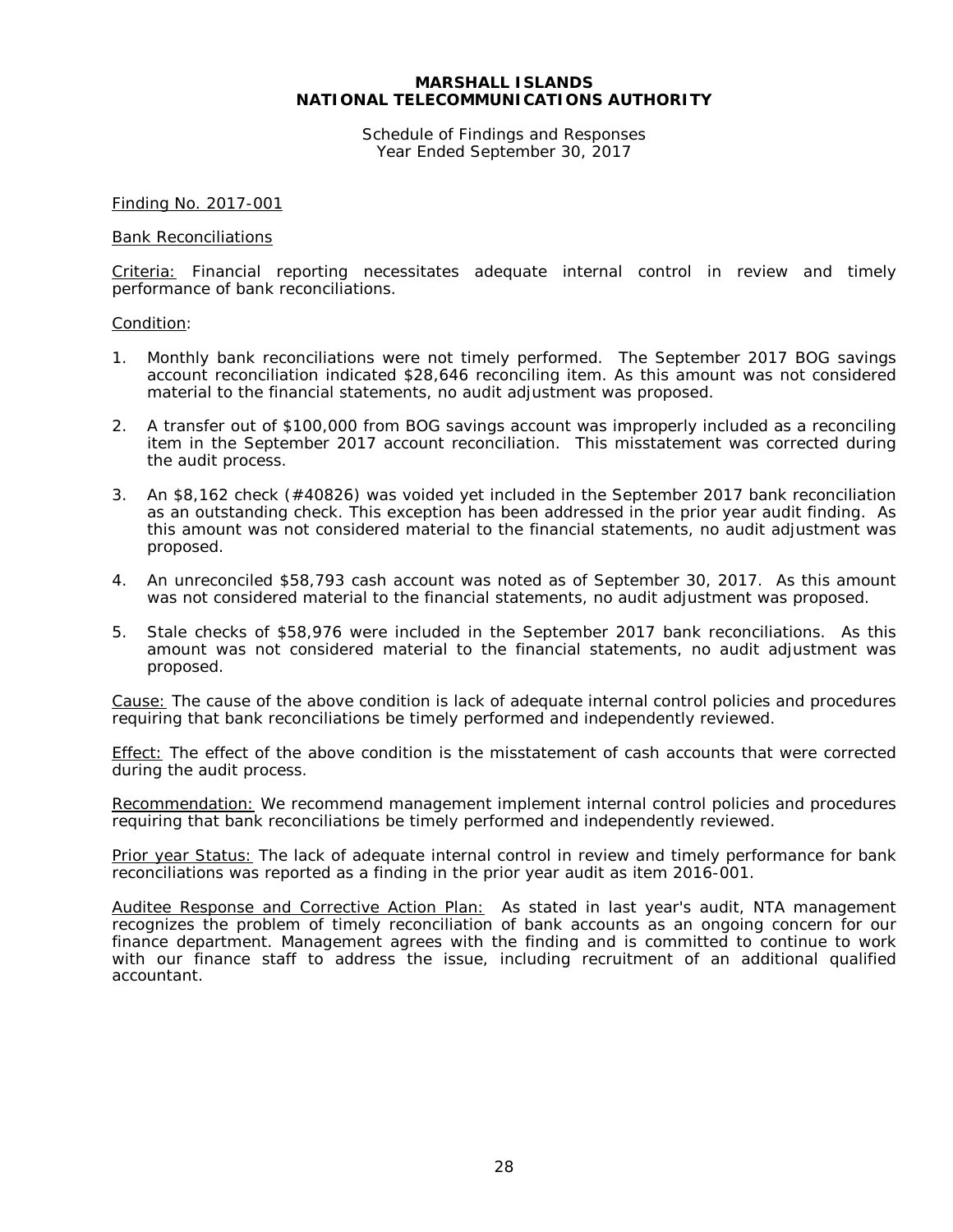## **MARSHALL ISLANDS NATIONAL TELECOMMUNICATIONS AUTHORITY**

Schedule of Findings and Responses, Continued Year Ended September 30, 2017

Finding No. 2017-002

#### RUS Loan Covenants

Criteria: Section 5.12, *TIER Requirement*, of the RUS Loan Agreements stipulates that NTA shall maintain a TIER rate of 1.5 from December 31, 2012 until maturity of the loans.

Condition: For the year ended September 30, 2017, NTA achieved a 0.95 average TIER ratio.

Cause: The cause of the above condition is lack of sufficient operating revenues to cover operating expenses and to provide operating income to be in compliance with the prescribed ratio requirement.

Effect: The effect of the above condition is noncompliance with the average coverage ratio requirement prescribed by Section 5.12 of the RUS loan agreement.

Recommendation: We recommend management review NTA revenue sources and revisit operating cost efficiencies to assist in compliance with the RUS ratio requirement.

Prior year Status: The noncompliance of the RUS ratio requirement was reported as a finding in the prior year audit as item 2016-002.

Auditee Response and Corrective Action Plan: Management agrees with the finding, but as explained in last year's audit, compliance with the RUS TIER requirements will continue to be a challenge for NTA given market size and growth opportunities. NTA is currently working with consultants from the World Bank to look at opportunities for growth in the sector, as well as efficiencies that could be realized to make NTA better able to deliver services at sustainable levels.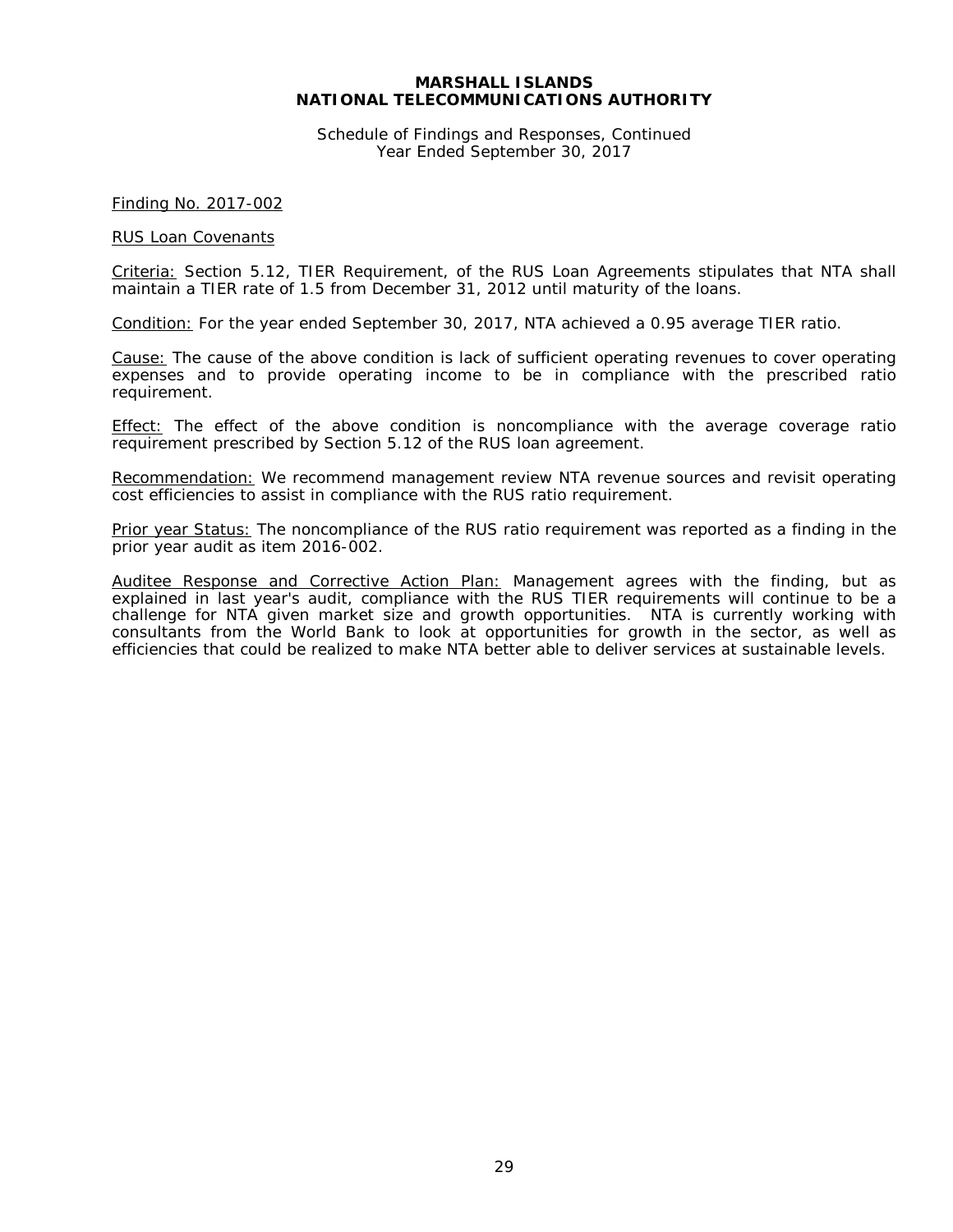## **MARSHALL ISLANDS NATIONAL TELECOMMUNICATIONS AUTHORITY**

Schedule of Findings and Responses, Continued Year Ended September 30, 2017

Finding No. 2017-003

## Account Reconciliations

Criteria: Effective internal control over financial reporting necessitates that general ledger balances agree to supporting sub ledgers and that reconciliations be timely performed and independently reviewed.

Condition: During the audit process, we noted the following:

- The September 2017 accounts receivable aging report was not reconciled with the general ledger balance.
- Outstanding projects recorded in the Plant under Construction account were not timely monitored and completed projects were not timely transferred to capital assets in service. Management subsequently identified \$654,835 of completed projects. This matter was corrected during the audit process.
- The September 2017 customer deposits report was not reconciled with the general ledger balance and this resulted in a \$41,000 variance. As this amount was not considered material to the financial statements, no audit adjustment was proposed.
- As of September 30, 2017, travel advances in the general ledger contained a net outstanding balance of \$106,422. NTA's policy requires employees and officers to submit a travel report within thirty days upon return from official travel. However, delays in submission of travel reports cause delays in travel advance liquidation. An amount of \$87,722 was adjusted during the audit process.

Cause: The cause of the above condition is lack of adequate internal control policies and procedures requiring that general ledger balances be reconciled to supporting sub ledgers.

**Effect:** The effect of the above condition is the misstatement of general ledger account balances that were corrected during the audit process.

Recommendation: We recommend management implement adequate internal control policies and procedures that facilitate timely reconciliation and independent monitoring of general ledger account balances so as to facilitate timely financial reporting.

Prior year Status: The lack of adequate internal control in timely performance of account reconciliations was reported as a finding in the prior year audit as item 2016-003.

Auditee Response and Corrective Action Plan: NTA management will continue to work to strengthen our finance department to bring the staff up to a level where general ledger account balances are reconciled in a timely manner so as to facilitate timely financial reporting.